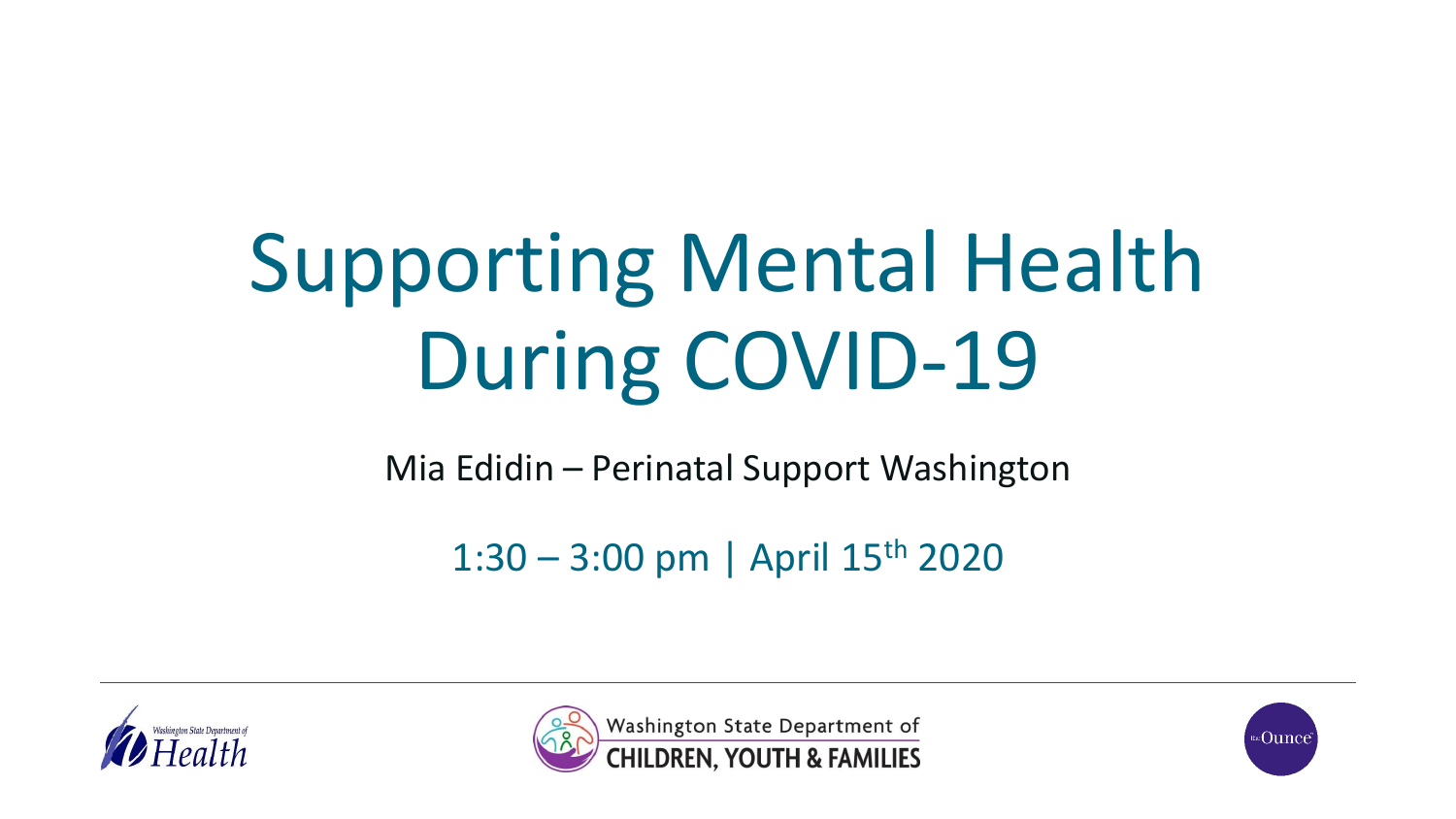### Welcome

- Welcome!
- We are recording
- Please keep your lines muted unless you are speaking
- Use the chat for questions
- We will have time for questions and discussion at the end





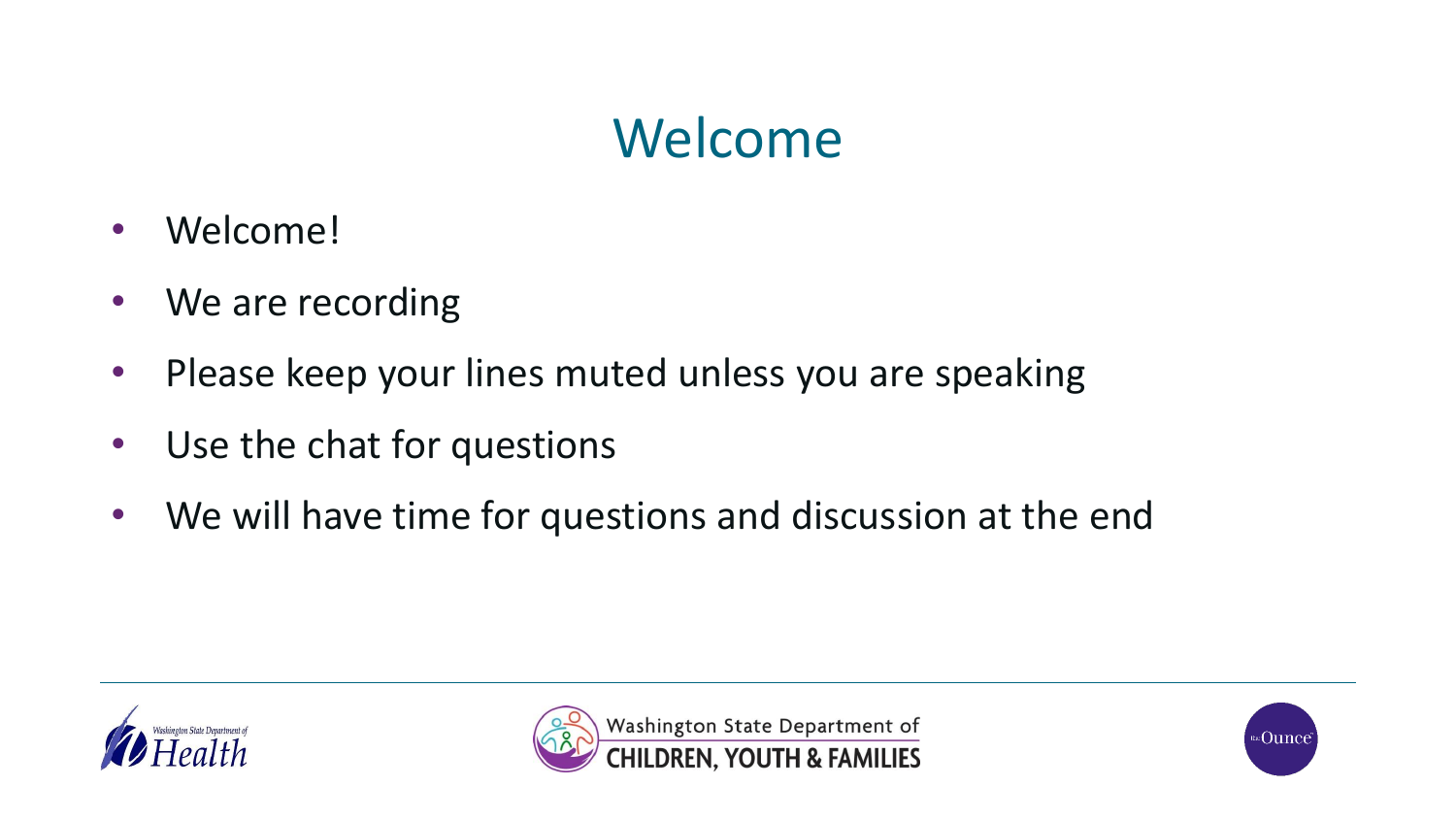# SUPPORTING OUR CLIENTS MENTAL HEALTH DURING COVID-19



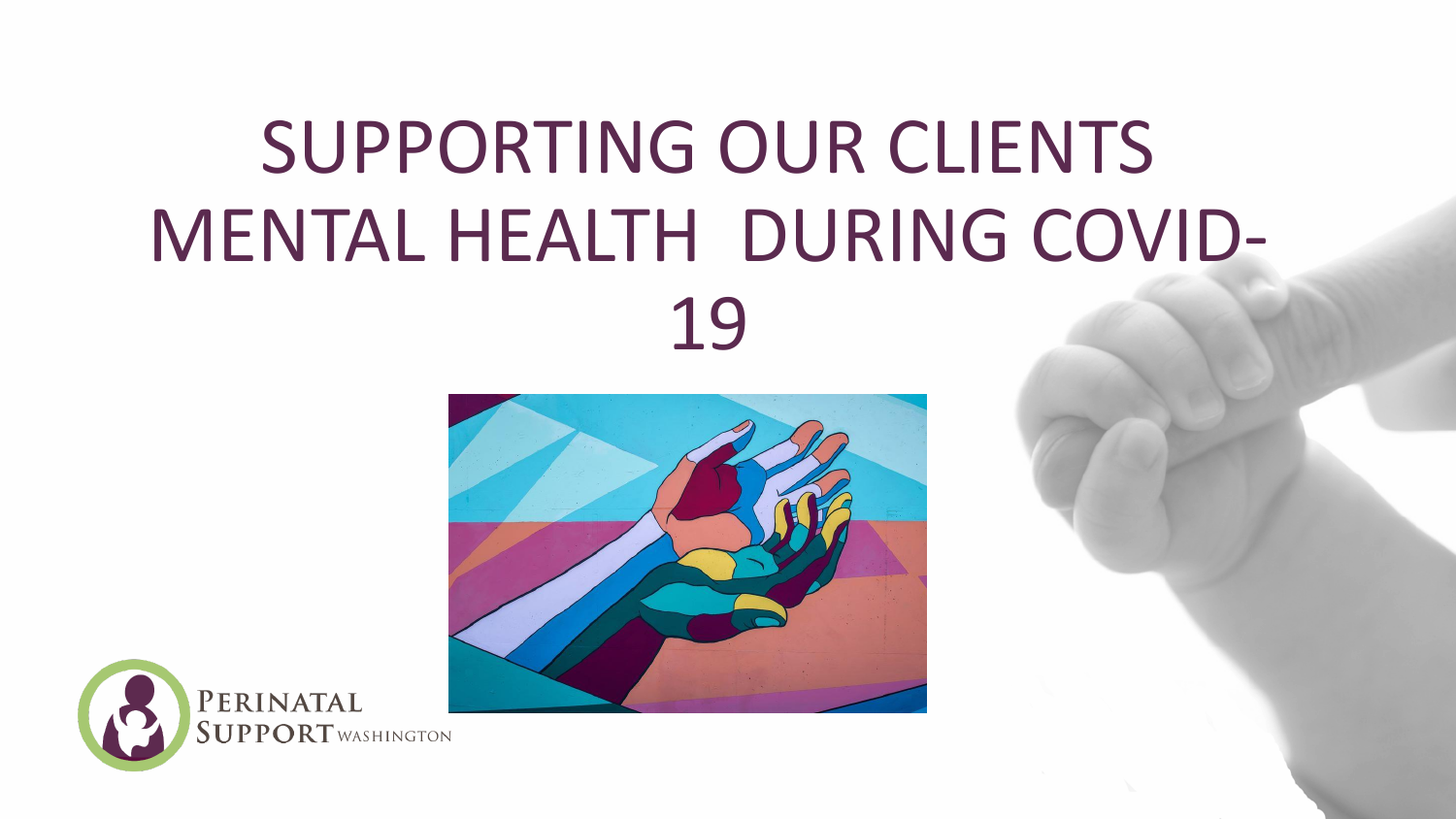\*\*Managing mental health during this Covid-19 pandemic is not different than at any other time, its just harder.

> Because we are: stressed triggered overwhelmed don't have access cant leave the house

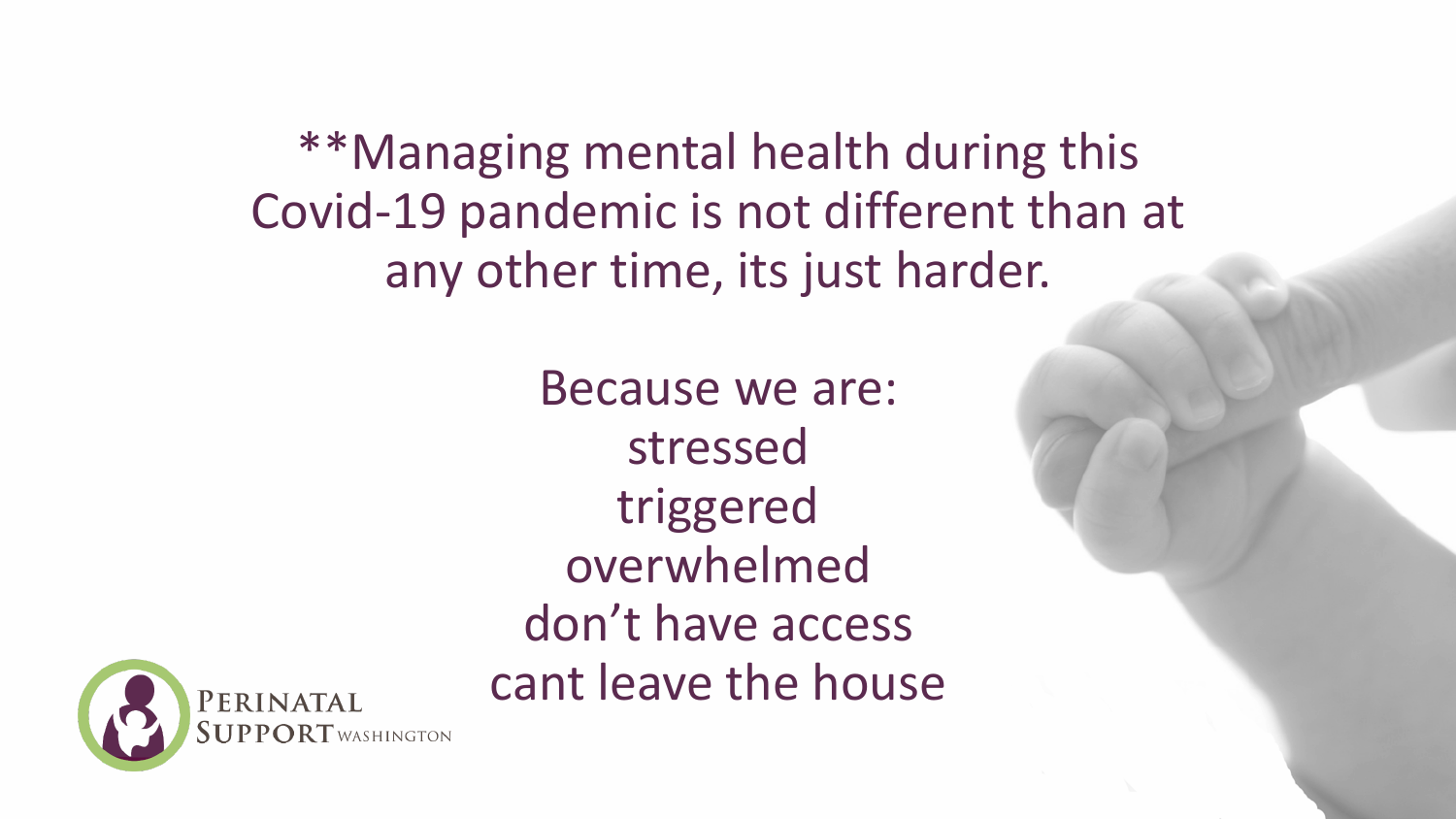### BUT, OUR EXPECTATIONS ARE WRONG:

- Feeling anxious and afraid are normal and to be expected, we can't make that go away we can only get through it as best we can and find resilience.
- There is no trick to making anxiety and worry go away, but there are strategies to help manage the feelings in the moment enough to get back into whatever you were doing.
- If we do all the things that the experts are telling us won't we feel better?
	- Well maybe, but who can really doing all of the things?
	- And *all* of the recommendations are not for *all* of the people.
- We should take a customized approach that acknowledge our own responses and our own strengths and challenges.

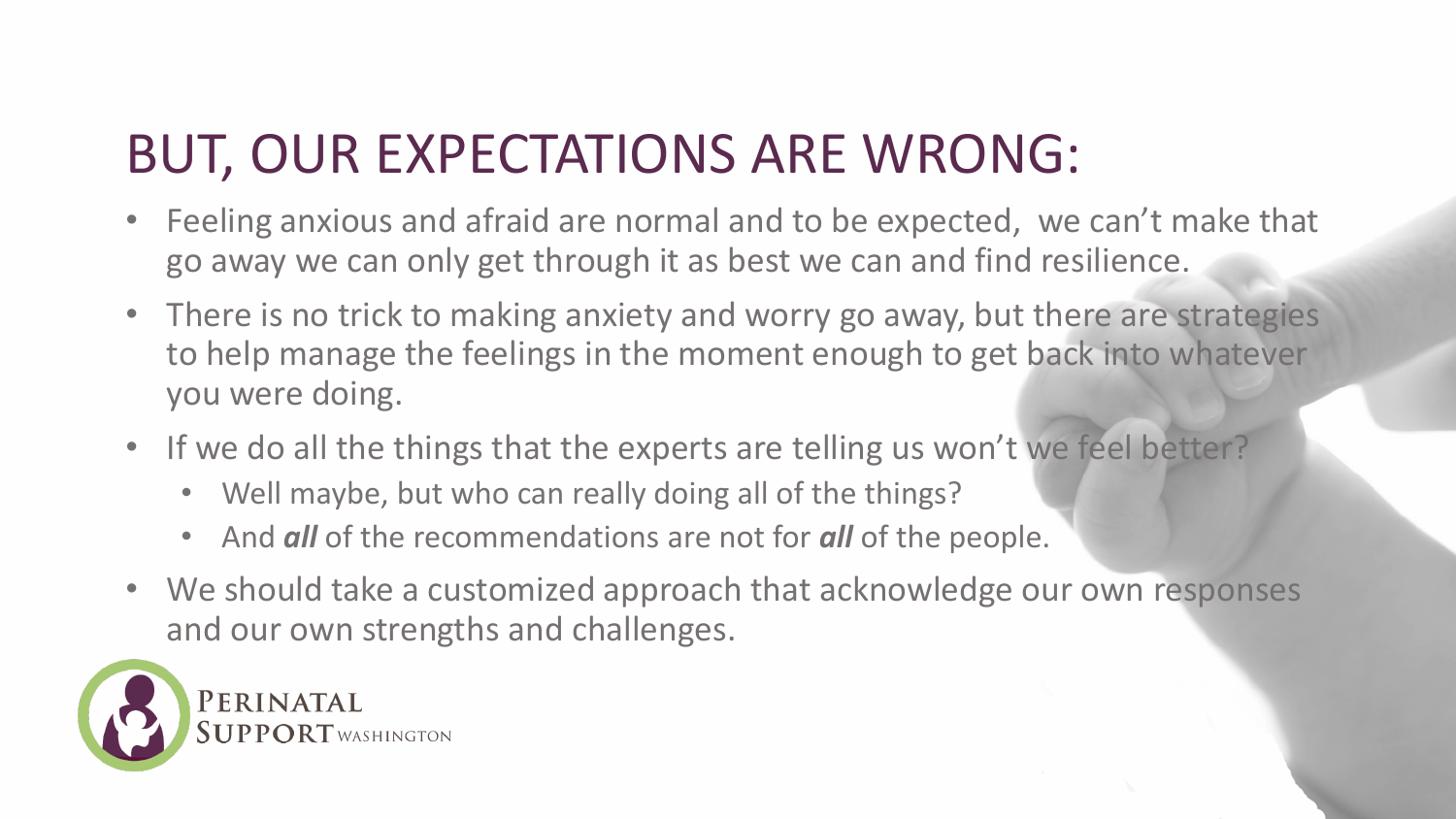### A FEW MORE THINGS..

- Nothing is going to work completely
	- **but** does it work momentarily? i.e. does getting outside for a few breath helps you re-engage and keep going? Great? It won't make homeschooling, working, and cooking and cleaning fun and enjoyable but it might help you continue on.
- Advice and lists don't work without connection.
- This is about getting through and finding resilience.

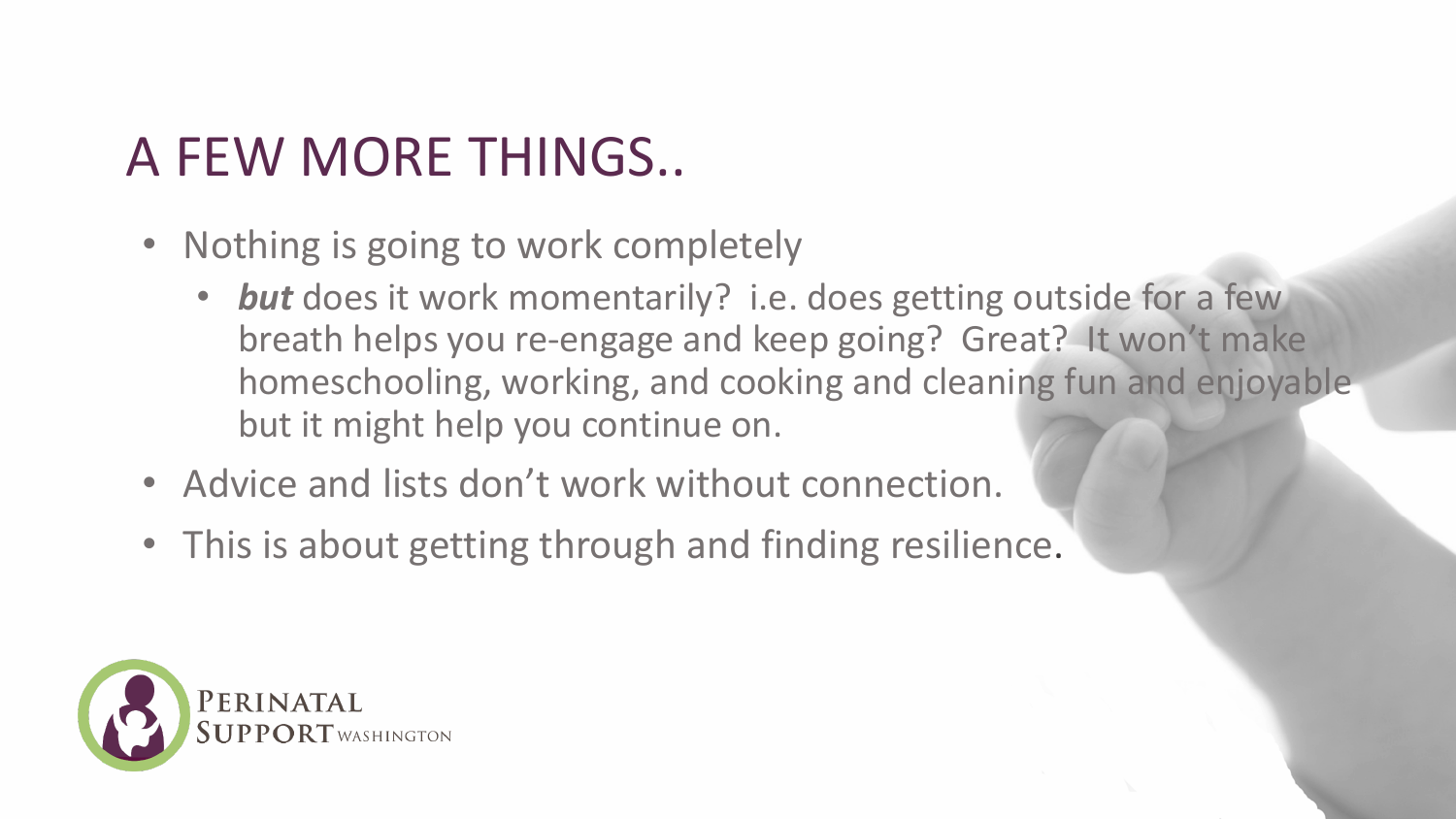### HOW DO WE FIND RESILIENCE?

Community and Culturally informed :

- Where were you taught to draw strength to persevere?
- How did your grandmothers endure?
- How did your ancestors endure?
- What are your traditions in time of grief? In times of sorrow?

\*\*Its ok if you don't know, who might know? Is this something that you would like to think about? Who could you ask? Where can you look?

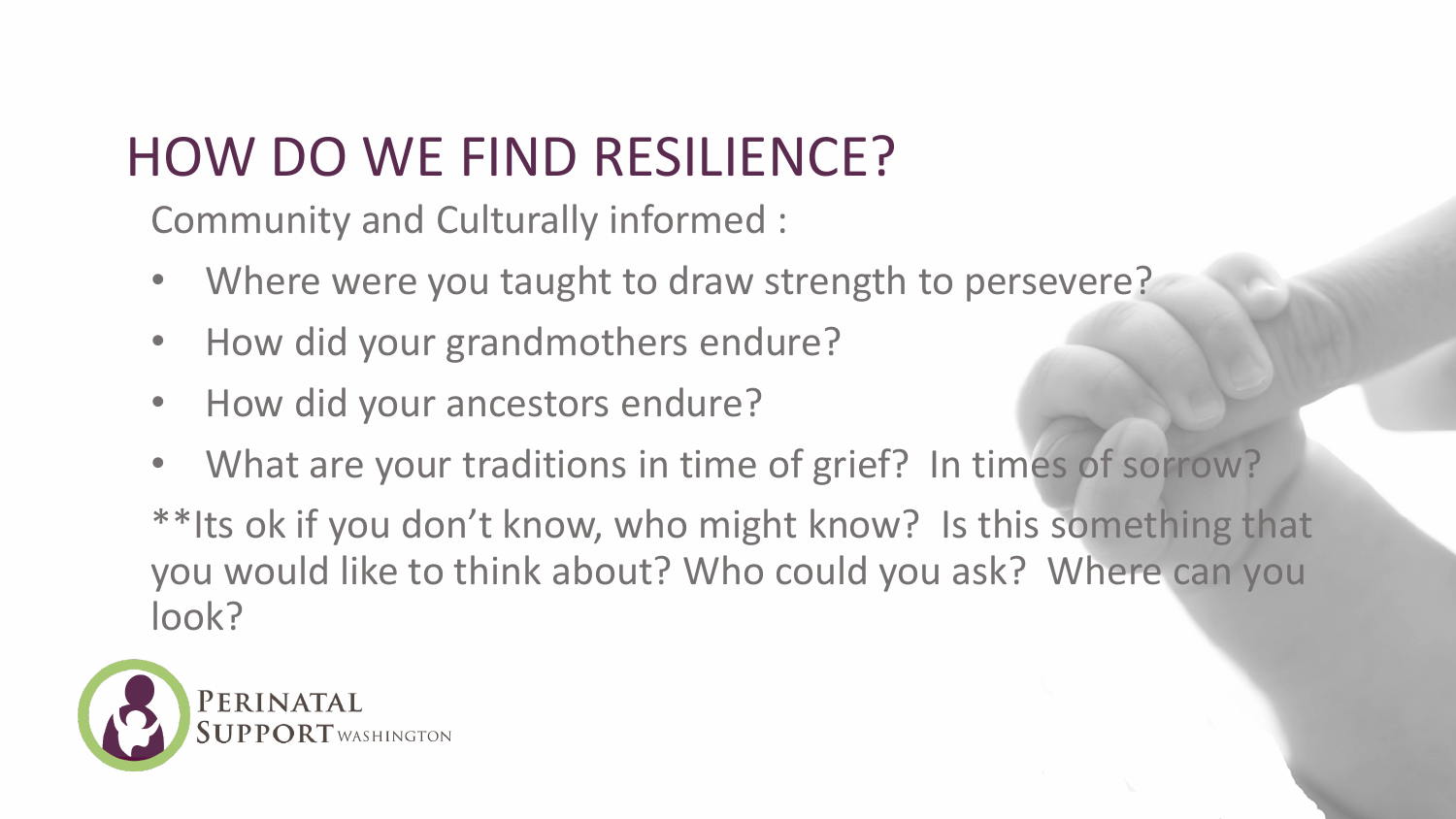### 4 Common Responses



Fight: Take the problem on, singular in focus, anger, aggression.

Flight: Action oriented, avoid/get away from the problem, stay safe(r), fear

Freeze: Do nothing, worry, fear, fretting

Fawn: Appeasing, smoothing over, trying to make it right, fear, denial

\*\* All of these are responses are OK! The goal is to be aware of your common response patterns and use them to help yourself rather than to hinder yourself.

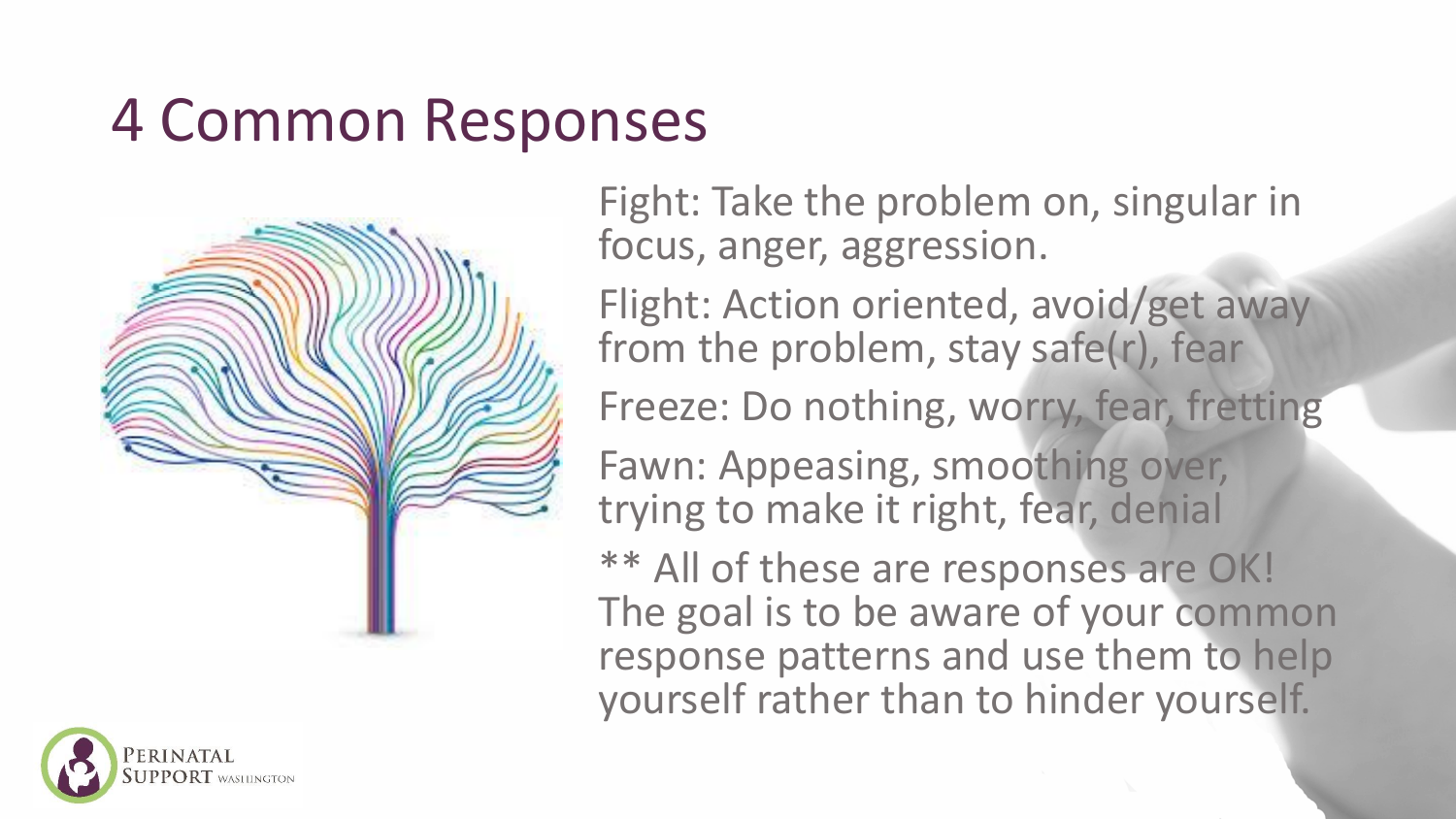# Fight



The fight response happens when you feel you're in danger, but you believe you can win. Not in your rational brain.

Some signs someone is in fight mode include:

- Easily identify the source of distress and focusing your distress onto something (could be yourself, partner, kids, grocery store clerk, road rage).
- Perfectionism/high expectations of yourself or others can be a manifestation of Fight
- Physical symptoms: tension, grinding teeth, stomach feels tied in knots, feeling amped.
- "Fight looks like self-preservation at all costs,"

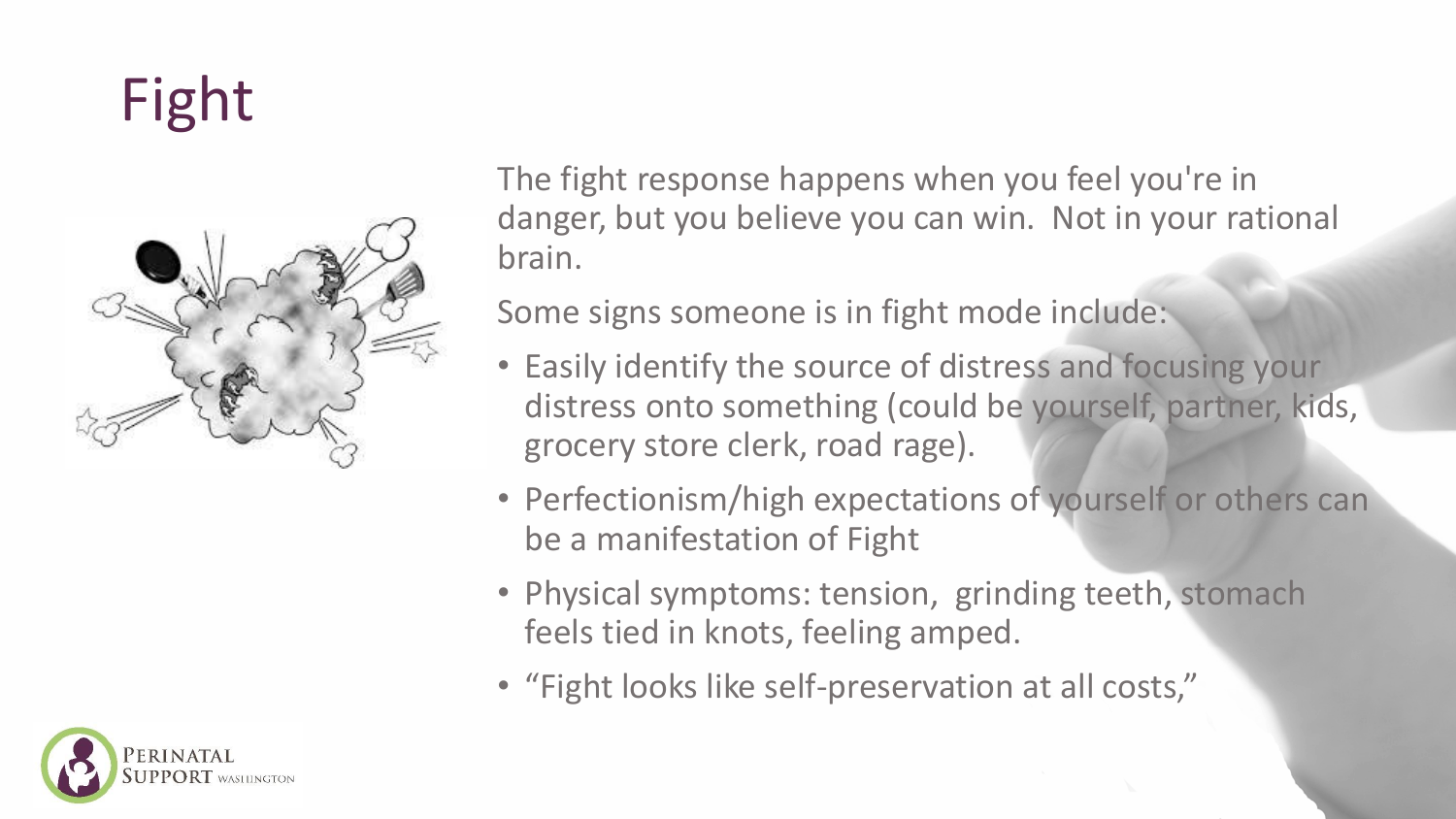## Fight



Some unhealthy ways that we may be seeing this today due to stress of COVID-19

- blaming everyone/anyone- president, people who aren't staying home, people who are overreacting/underreacting, parents on social media who are xyz….)
- an "every person for themselves mentality," (hoarding)
- feeling its single handedly on them (no else gets iteveryone else it stupid, incompetent, selfish)
- responding to stay-at-home orders with rebellion
- feeling invincible to the disease and going out anyway.

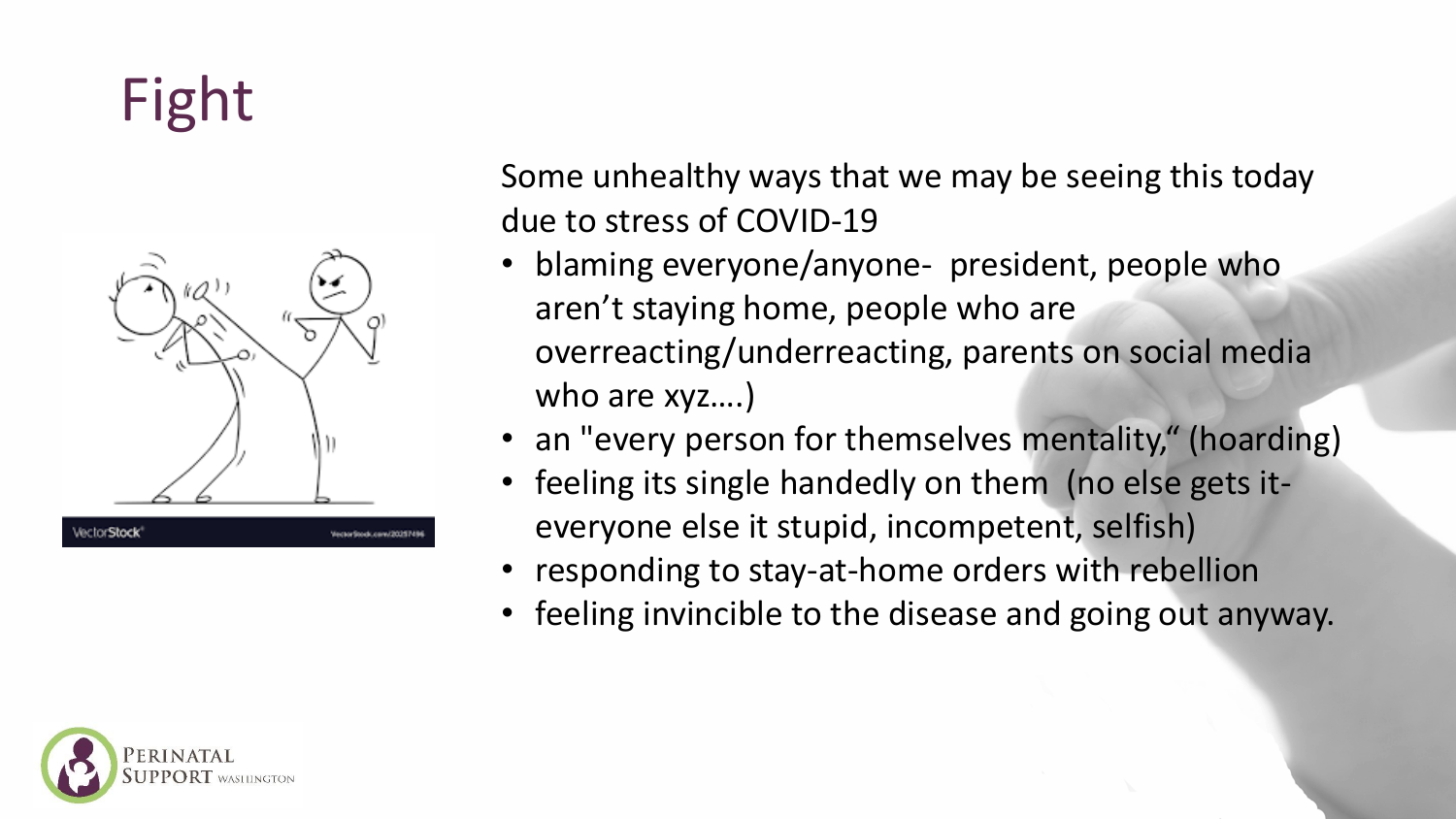# Fight



Some helpful ways we are seeing people respond to COVID-19 with the fight response:

- Yelling at people to stay home
- Pointing out the inequitable systems
- Being willing to help neighbors (going to the store, etc)
- Organizing people or projects (making masks, parent help groups, volunteering, etc)

Other things to consider:

• Fight is a physiological readiness to act, find ways to discharge energy in healthy ways: exercise, dancing, listening to music, cleaning, rough housing with kiddos, fixing things, volunteering, community organizing, etc.

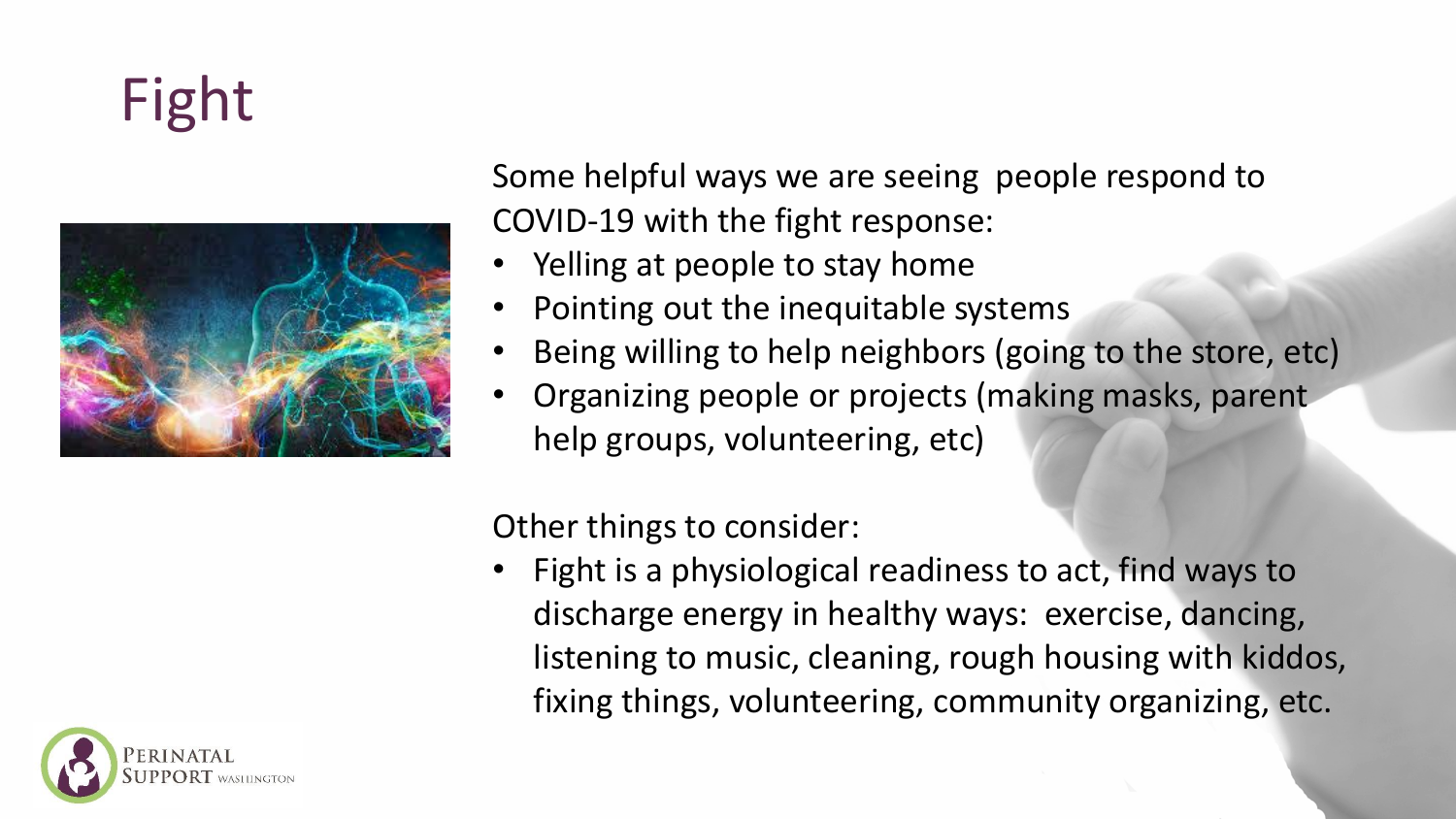## Flight



Flight response is perceiving danger and getting out of there!

Common things we might see:

- Being chronically busy and perfectionistic. Attempts to out run the danger by being too busy for it to get them, or by getting ahead of the danger by being perfect.
- Flight is also active like fight but in other directions away from the danger.
- Flight can look like obsessive thinking or compulsive behavior,
- Feeling panicky or anxiety, acting these out
- Unable to sit still or feel relaxed

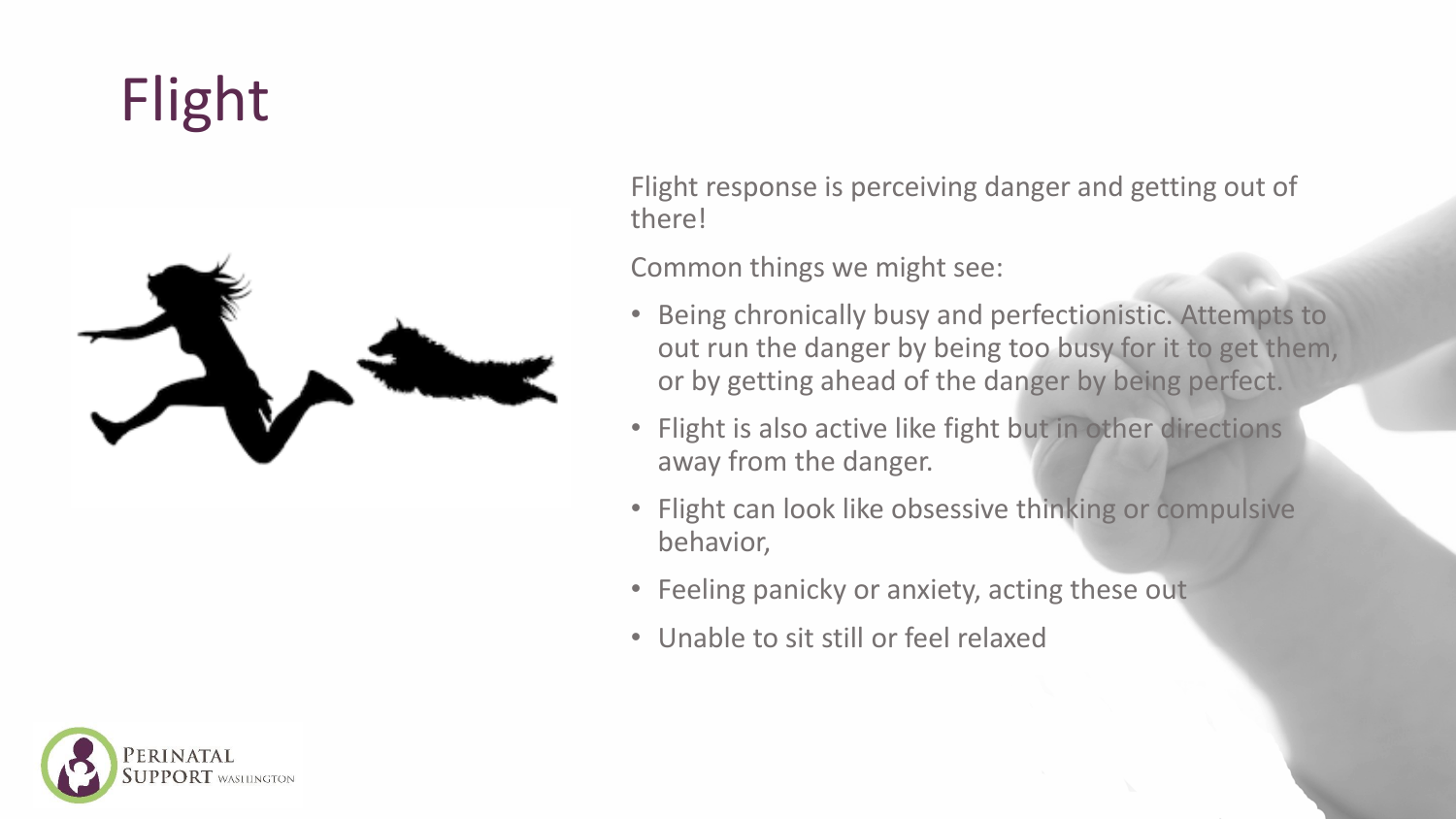# Flight



Some unhealthy ways we might be seeing the flight response today:

- physically leaving the area to have an extended vacation or try to escape areas hit hardest.
- Any response that limits us being present to reality like increased substance use/abuse, gambling, compulsive shopping, compulsive porn watching, binge watching Netflix.
- Implementing extreme precautions separate rooms within the house for immediate family members, not touching things in their own house.

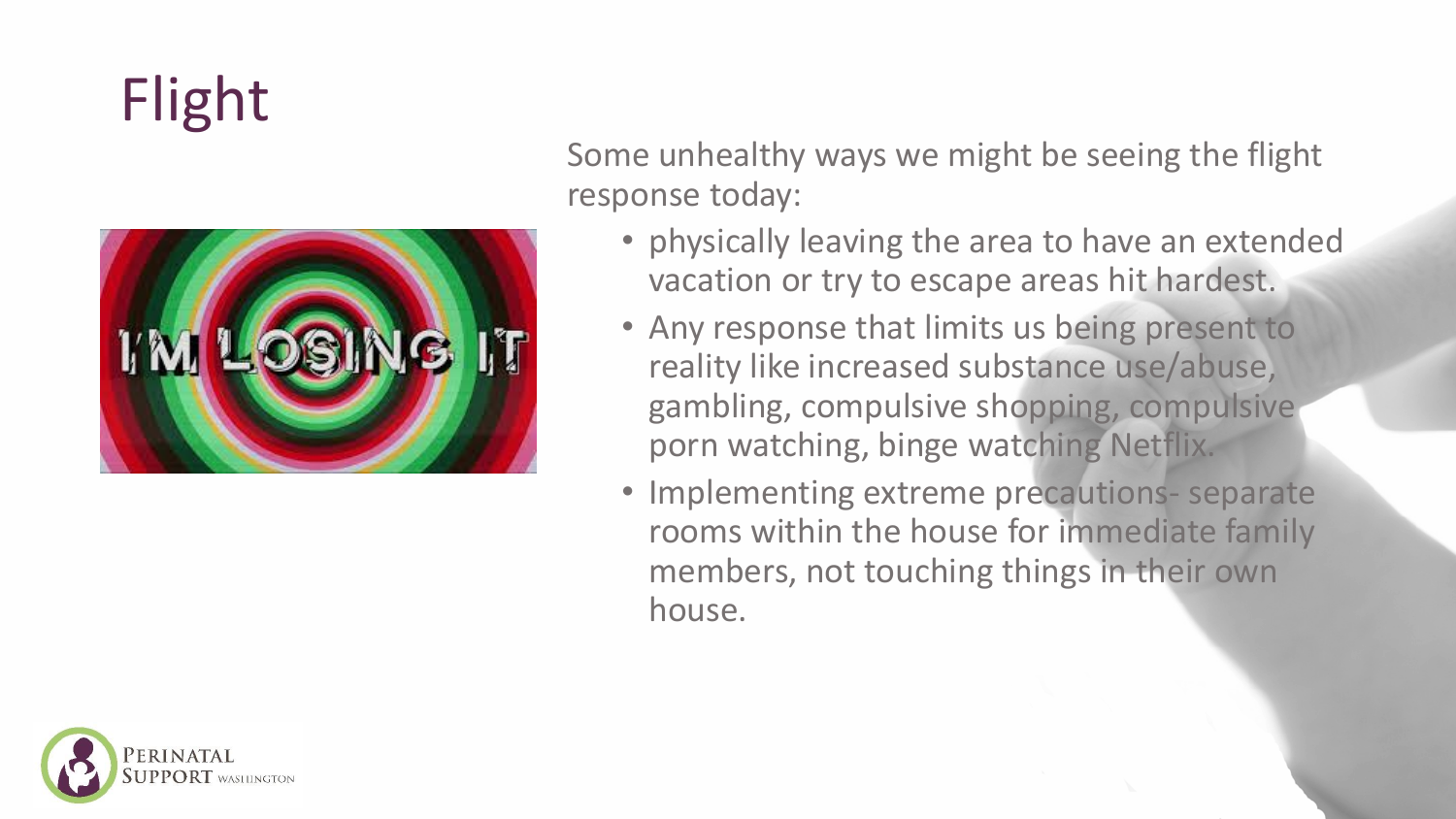# Flight





Some healthy ways that we are seeing people respond:

- Staying home!
- Staying away from other people,
- Taking this seriously,
- Not being risky.

Things to consider to cope better for people who experience a flight response:

- Take breaks from social media,
- Monitor substance use or any other behaviors that can become harmful for you,
- Get outside regularly (in nature if that's possible),
- Engage in mindfulness practices that allow you to have a more calm engagement with the present,
- Engage in grounding activities,
- Seek out connection with others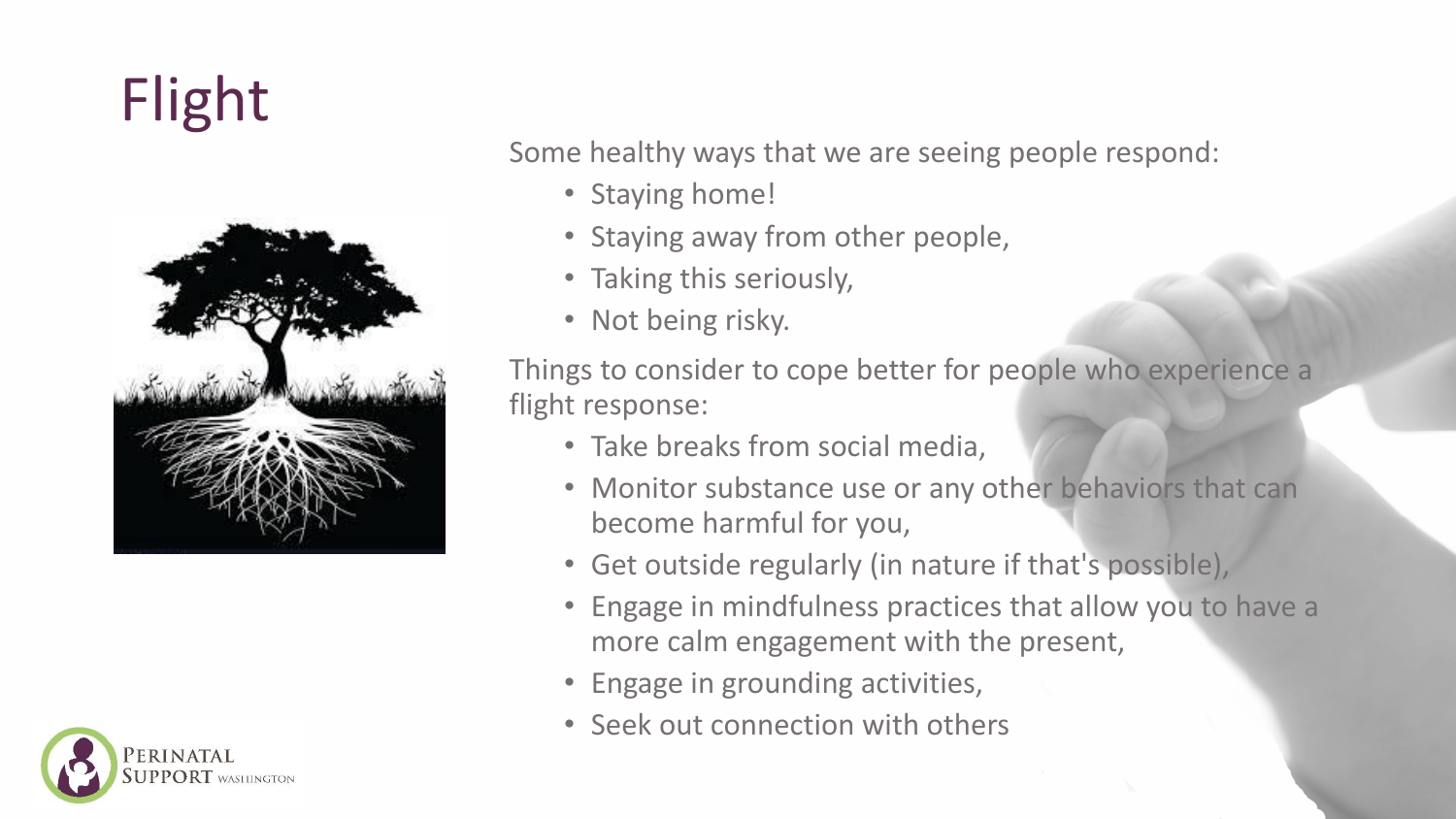### Freeze



When we experience a freeze response we don't know what to do and can feel paralyzed. Unlike fight or flight that are action oriented and often externalizing, the experience of Freeze is to keep emotions inside (Internalizing).

Common things we might see:

- Spacing out or feeling unreal, feeling physically or mentally "frozen"- which people may experience as *dissociation.*
- Isolating from the outside world,
- Being a couch potato, staying in bed, feeling unable to deal and stuck
- Difficulty making and acting on decision or problem solving.
- Worrying a lot.
- Mistrustful of others and generally find comfort in solitude.

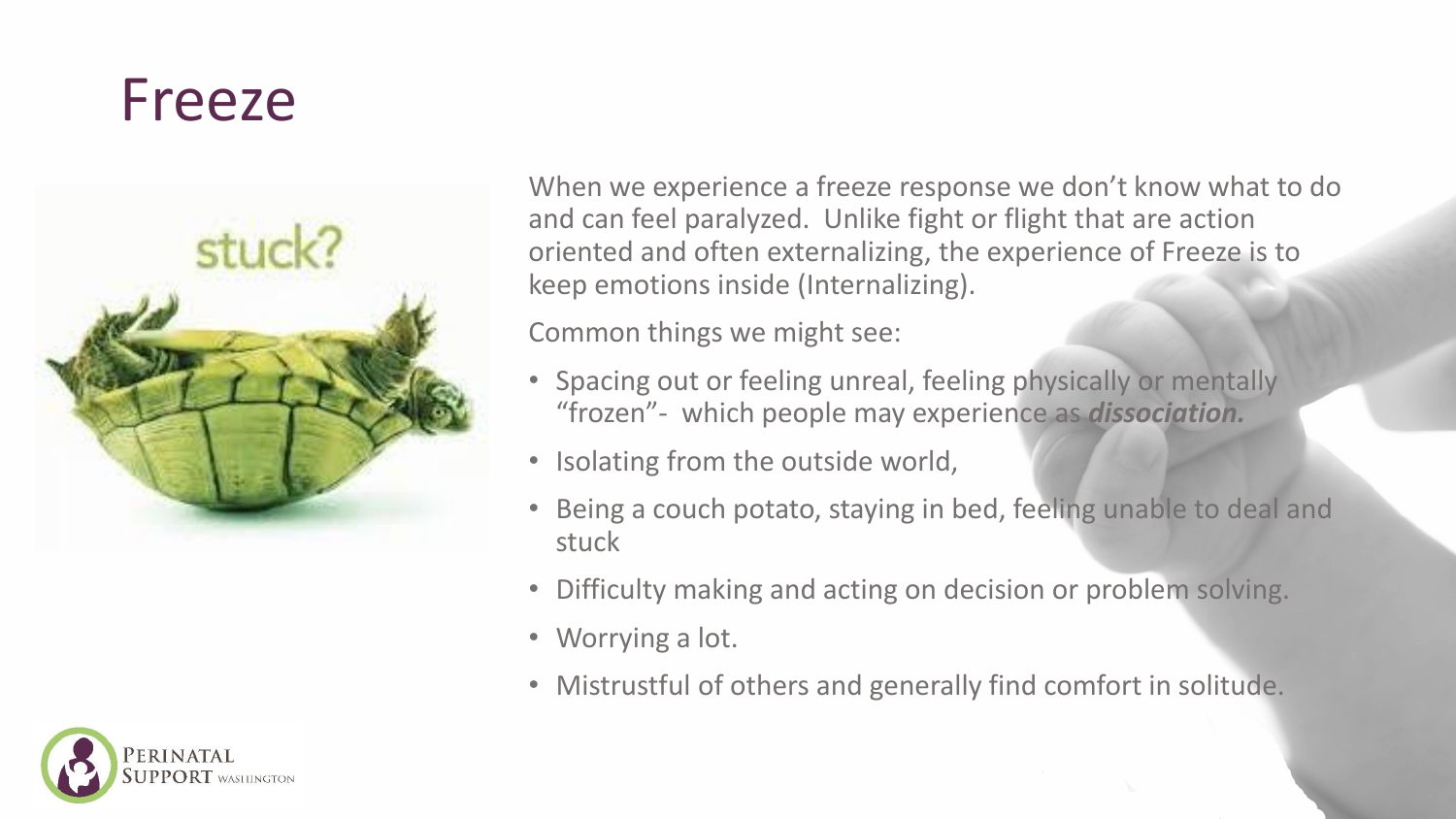### Freeze



Some unhealthy ways that we may be responding to COVID-19 if we commonly experience freeze:

- May feel like their own safety or family's safety is jeopardized by others
- Shutting down and staying in bed
- Feeling a sense of dread and hopelessness
- Not know what to do- perhaps reading all the news and being lost in it and feeling paralyzed
- Not able to work or be productive
- Not able to problem solve simple or complex thingsneeding others to help make decision and figure things out.
- **Dissociating**

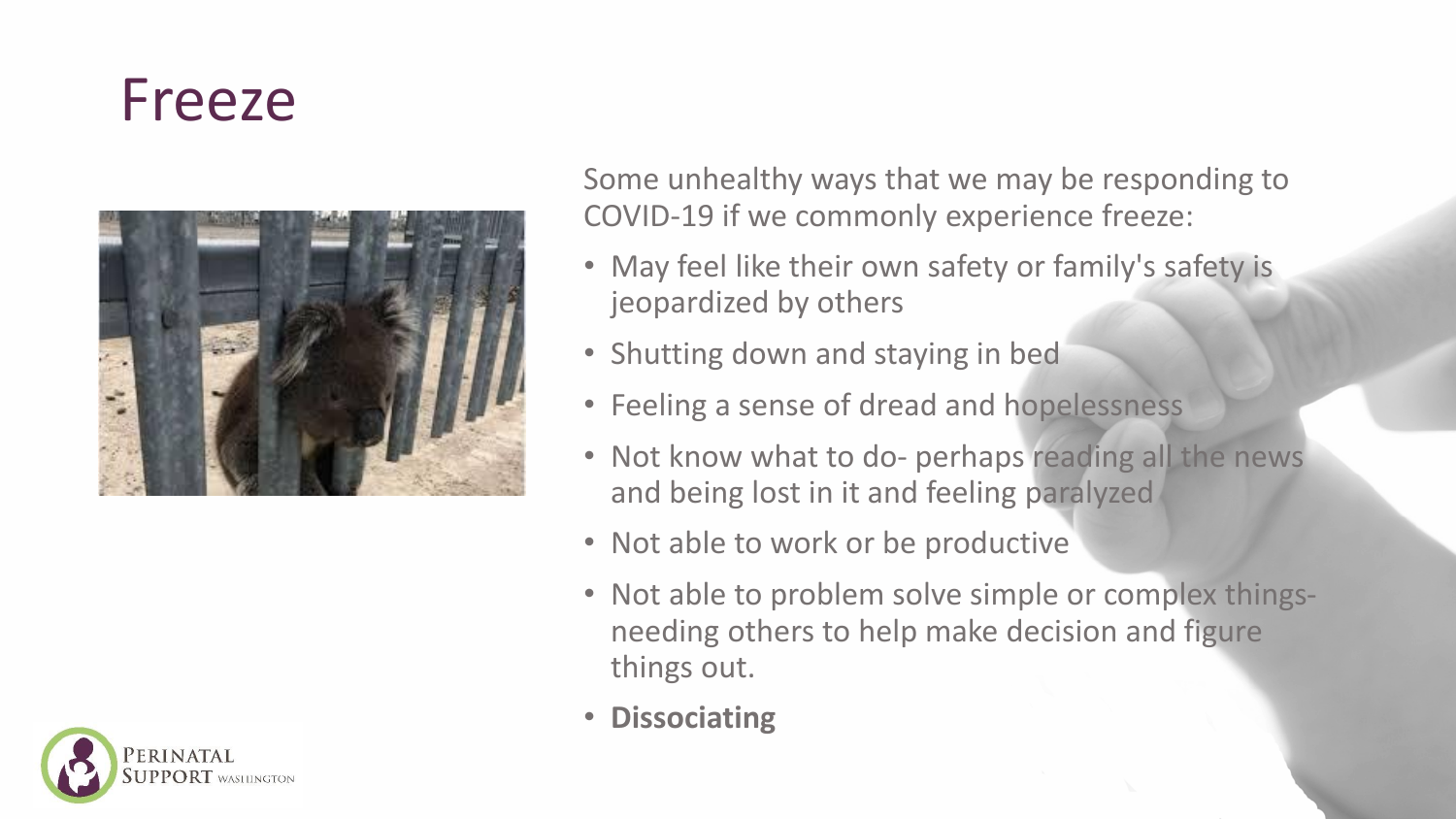### Freeze





Some healthy ways we are seeing this response pattern:

- Staying home and taking this seriously!
- The ability to hunker down without getting stir crazy
- The ability to be by yourself
- You are well suited to the task at hand without a lot of distress!

#### Some things to consider:

- Energizing yourself- not to discharge energy but to create positive energy, to come back to life. This can be physicalexercise, dance, movement. or emotional strategies to come alive- listening to music, writing, reading, creating artinstead of watching TV, zoning out on your phone, etc.
- Turning off social media
- Do things that connect you to others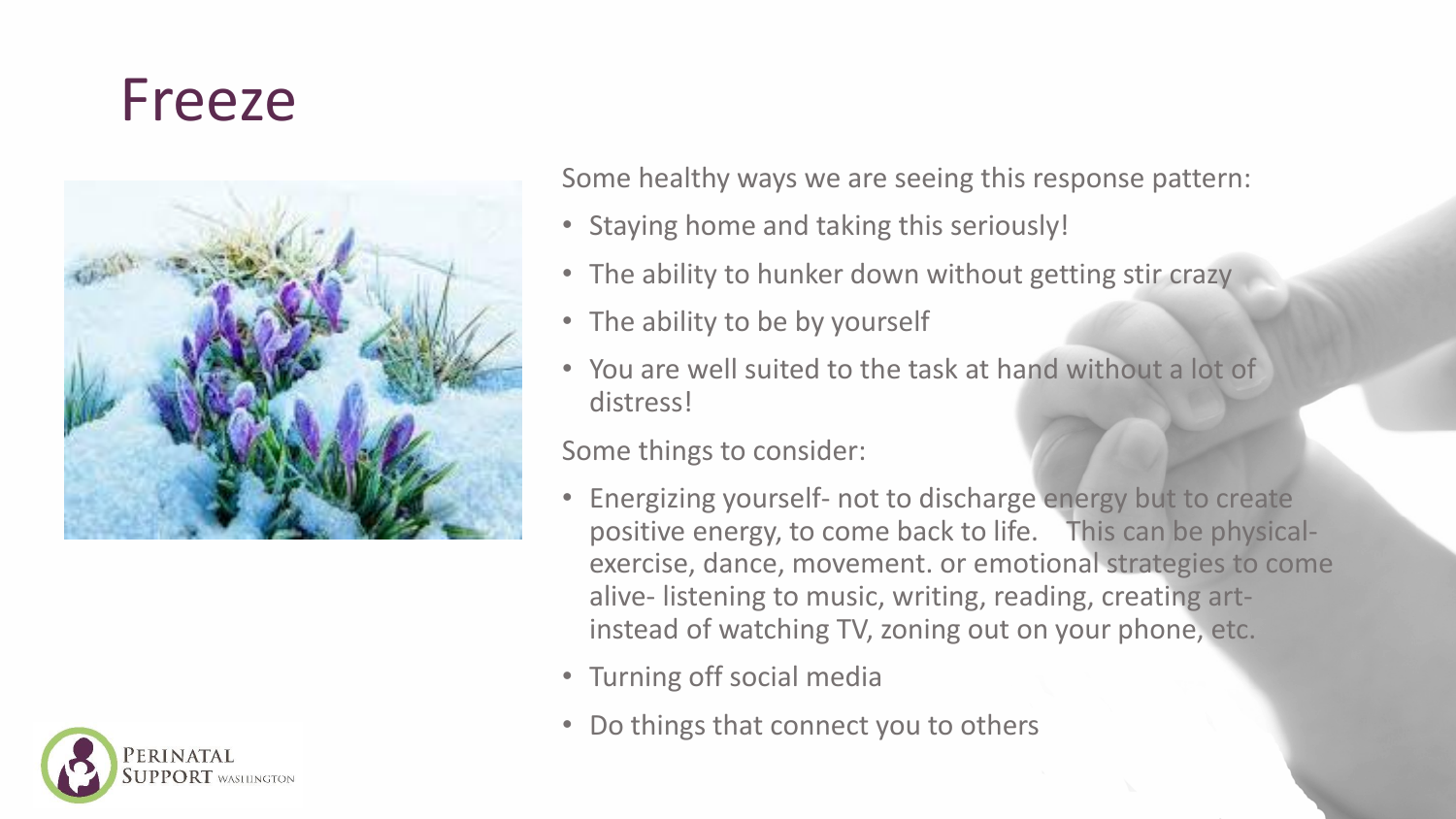### Fawn



People who experience a Fawn response seeks safety by meeting with the wishes, needs and demands of others. They will put their own needs, rights, preferences and boundaries aside to please others.

Some common behaviors:

- People-pleasing, being very concerned about fitting in with others
- Being unlikely to say how you really think or feel if it might create conflict.
- Caring for others (perhaps to your own detriment)
- Always saying "yes" to requests
- Struggling with low self-esteem
- Feeling taken advantage of
- Feel guilty that people are suffering and turn to people-pleasing or caregiving.

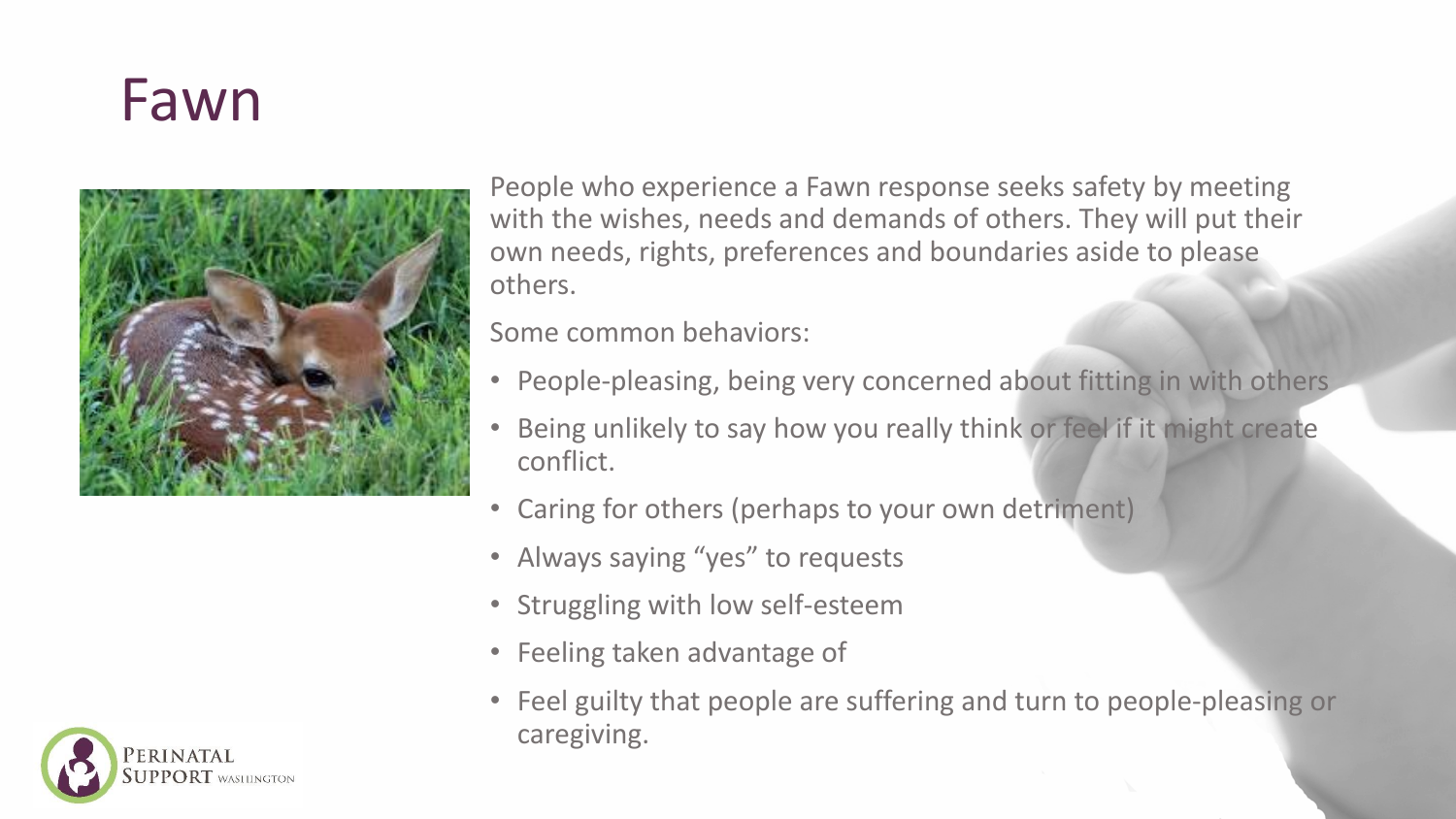### Fawn



ounds tainton, inc.

Some unhealthy ways we might see this in response to COVID-19 stress:

- May respond to public health recommendations and amplify them by 10 and tell everyone else to do the same, being a "good citizen"
- May want to rush to put some kind of extra positive spin on this, "this is a time to connect with all your loved ones," "the earth needed this," "homeschooling is so magical and I'm so glad we are the most connected family on the planet"
- May try to take care of all the needs of their family (not paying attention to their own)
- May put themselves at risk to help others

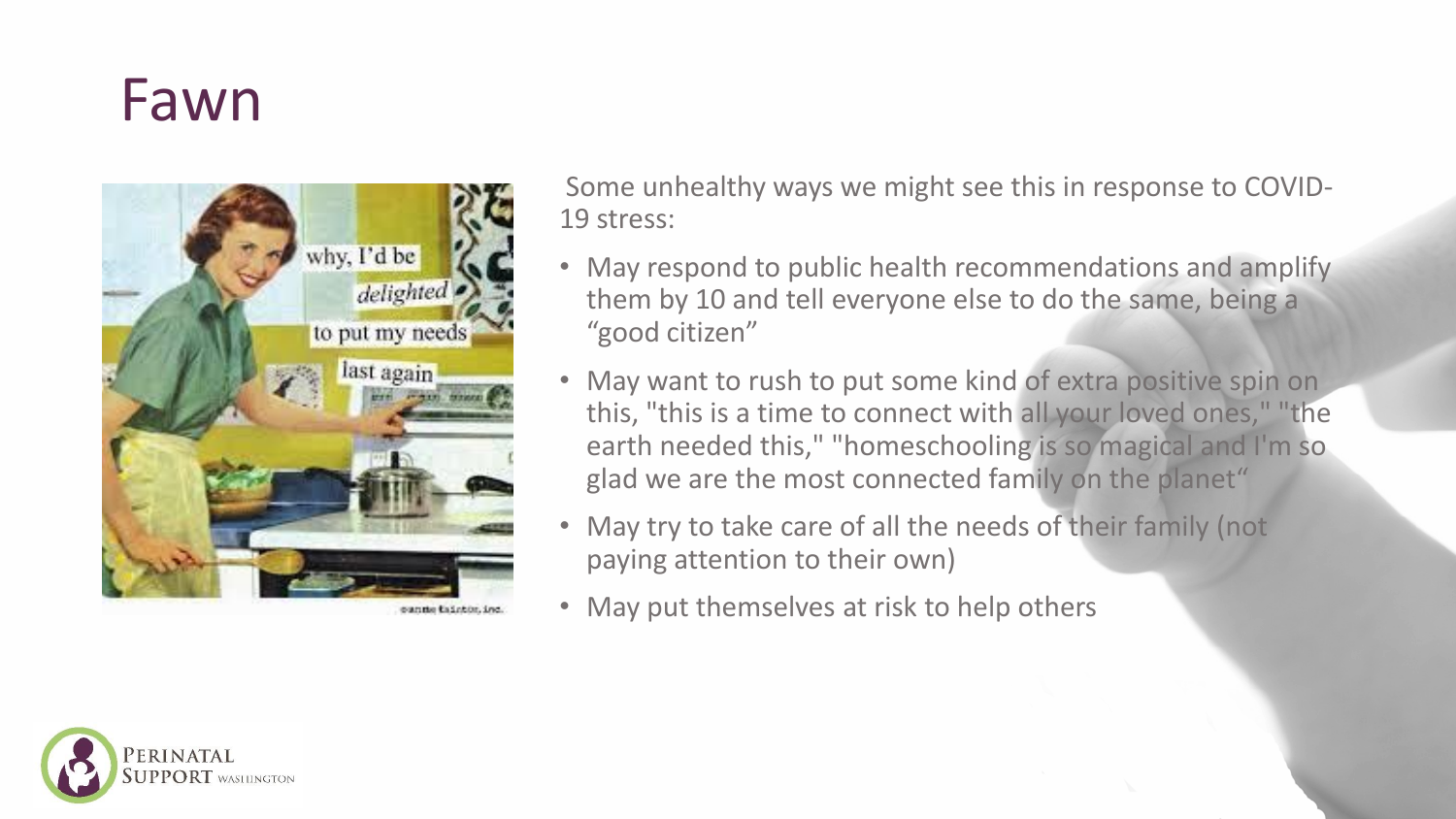### Fawn



**ERINATAL** 

Some healthy ways that we see this response today:

- Taking care of all the things for everyone
- They are the teachers pet of following the rules on COVID-19!
- Highly capable of doing many things and getting it done wellhomeschooling, cooking, cleaning, etc. with 4 kids!

Some things to consider:

- Taking care of yourself!
- Work towards accepting the duality of the situation (plenty of it sucks but some good may come)
- Use your powers of connection to reach out to folks over the phone and online
- Learning to say no
- Seeing your beauty and ability for what it is- exceptional! Regardless of what others think.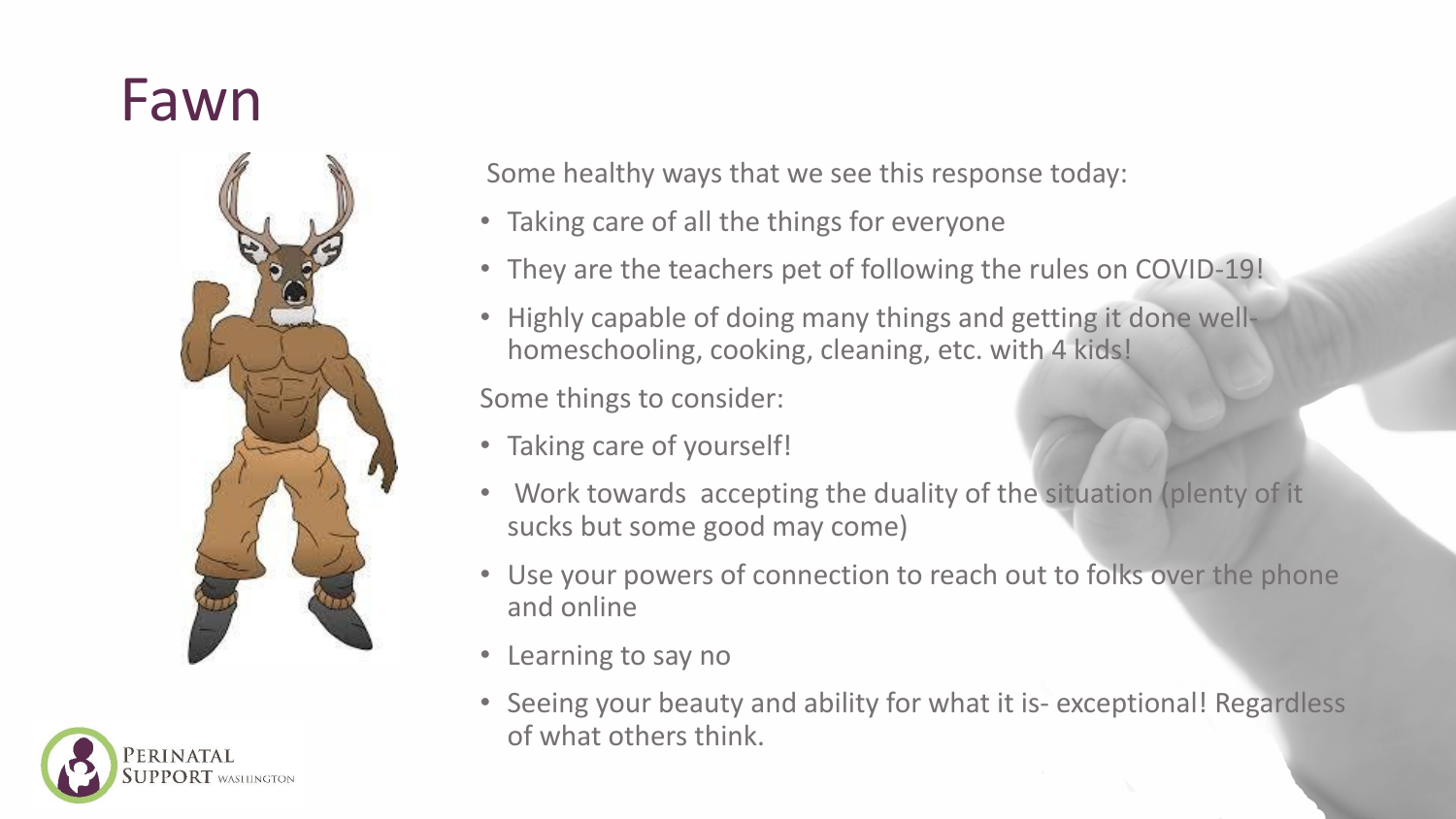## Flock

- When something happens the first thing we do is look up, towards others, towards our caregivers to see what to do. It's the beginning stages of dysregulation. We check in to see how other are perceiving a threat.
- Its a process in which individuals, experiencing a shared and persistent burden, connect to access, share, mobilize resources for positive adaptation.
- BUT, COVID-19 is a unique experience in that it forces isolation at a time when people would naturally flock together.
- However we can still help in those early stages of dysregulation- so when something happens and a we look towards each other- how we respond matters, how parents frame this experience for their kiddos matters, how supervisors hold and support their employees, and so on.

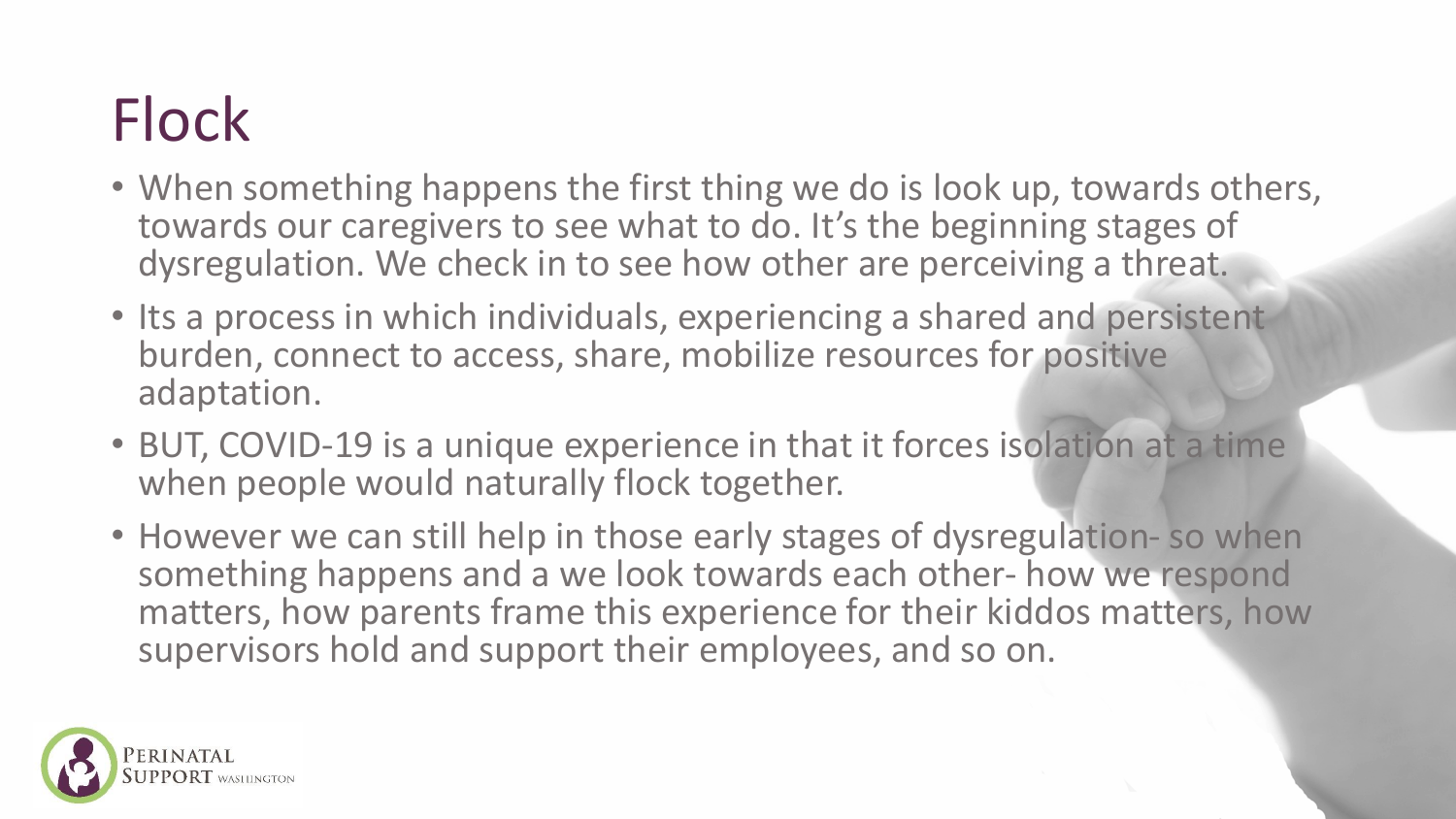

What are other things we can control?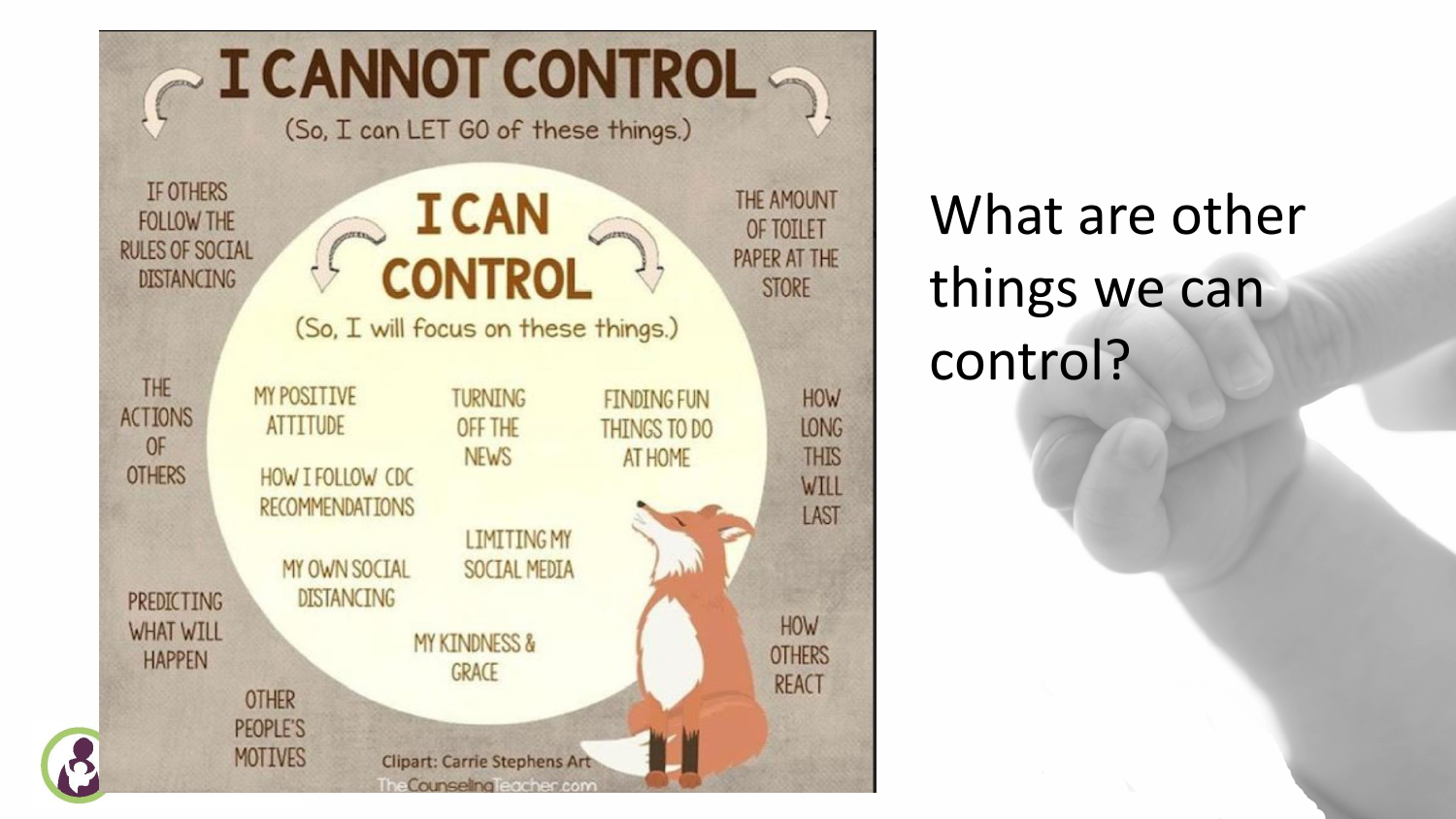#### **Mindset Shift During a Pandemic**

I get to be SAFE in my home and I'm stuck at home spend time with my family I will self-isolate and wash my hands, this will significantly I will get sick DECREASE my chances of getting sick I will run out of items at I have prepared for this and I will home during self-isolation use my items wisely. I have everything I NEED for now Everything is shutting The most IMPORTANT places, such down, I'm panicking as medical centers, pharmacies and grocery stores, remain open While I can't control the situation around There is too much me, I CAN control my actions. Doing uncertainty right now breathwork, calling loved ones, getting enough sleep and proper nutrition, prayer, and doing activities I love at home will all help during this time

PERINATAL SumgirgZ.com PORT WASILINGTON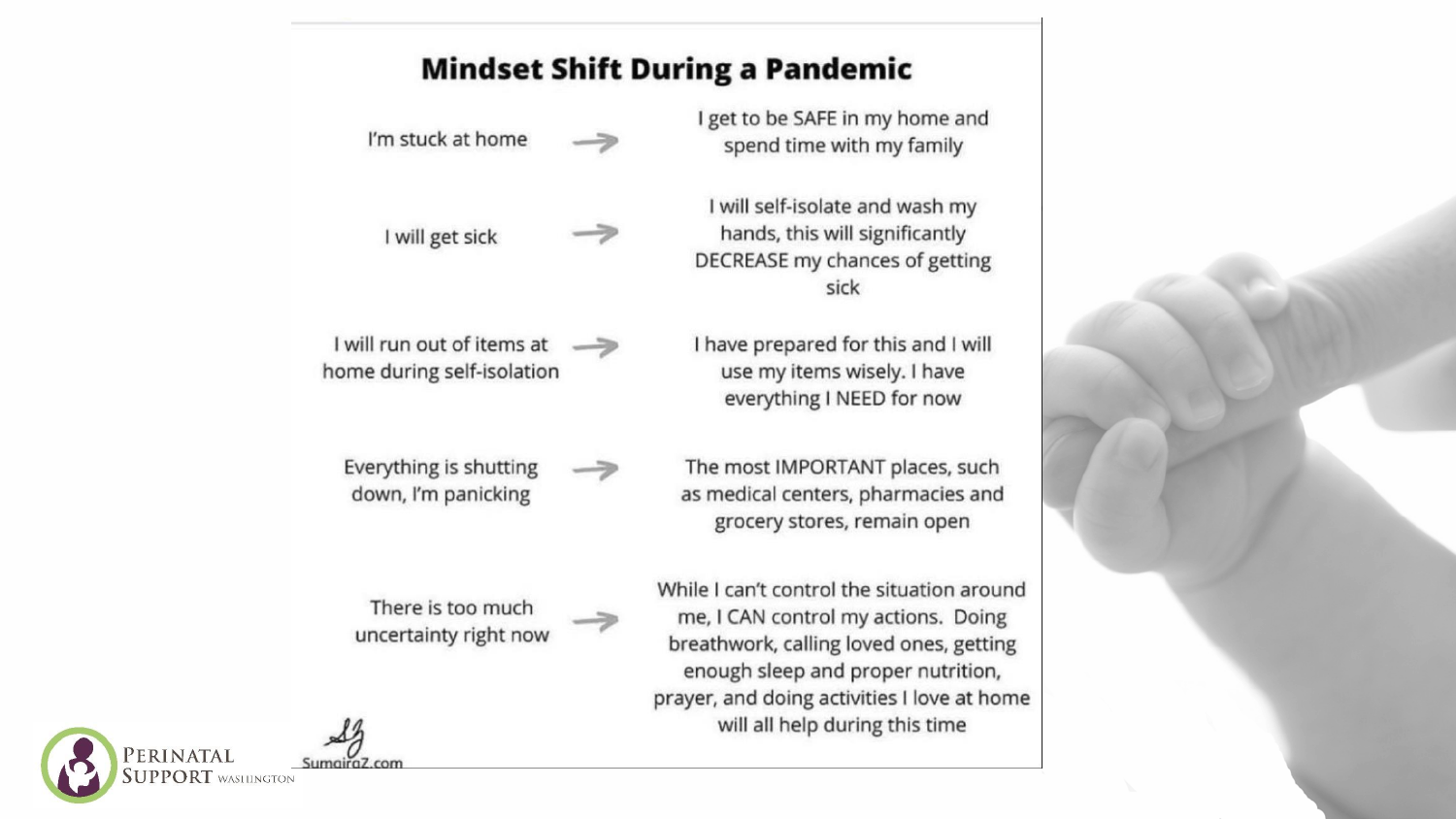### Providing care via telehealth



Challenges:

"It's easier being in each other's presence, or in each other's absence, than in the constant presence of each other's absence."

- Connected but Disconnected
- Can feel like we are hyper-focused *or* distracted and trying to engage
- Its new and different
- Some clients don't like it
- Not all clients have access
- Many people feel exhausted connecting via telehealth platforms all day.
- \*\* all of this on top of the stress of COVID-19

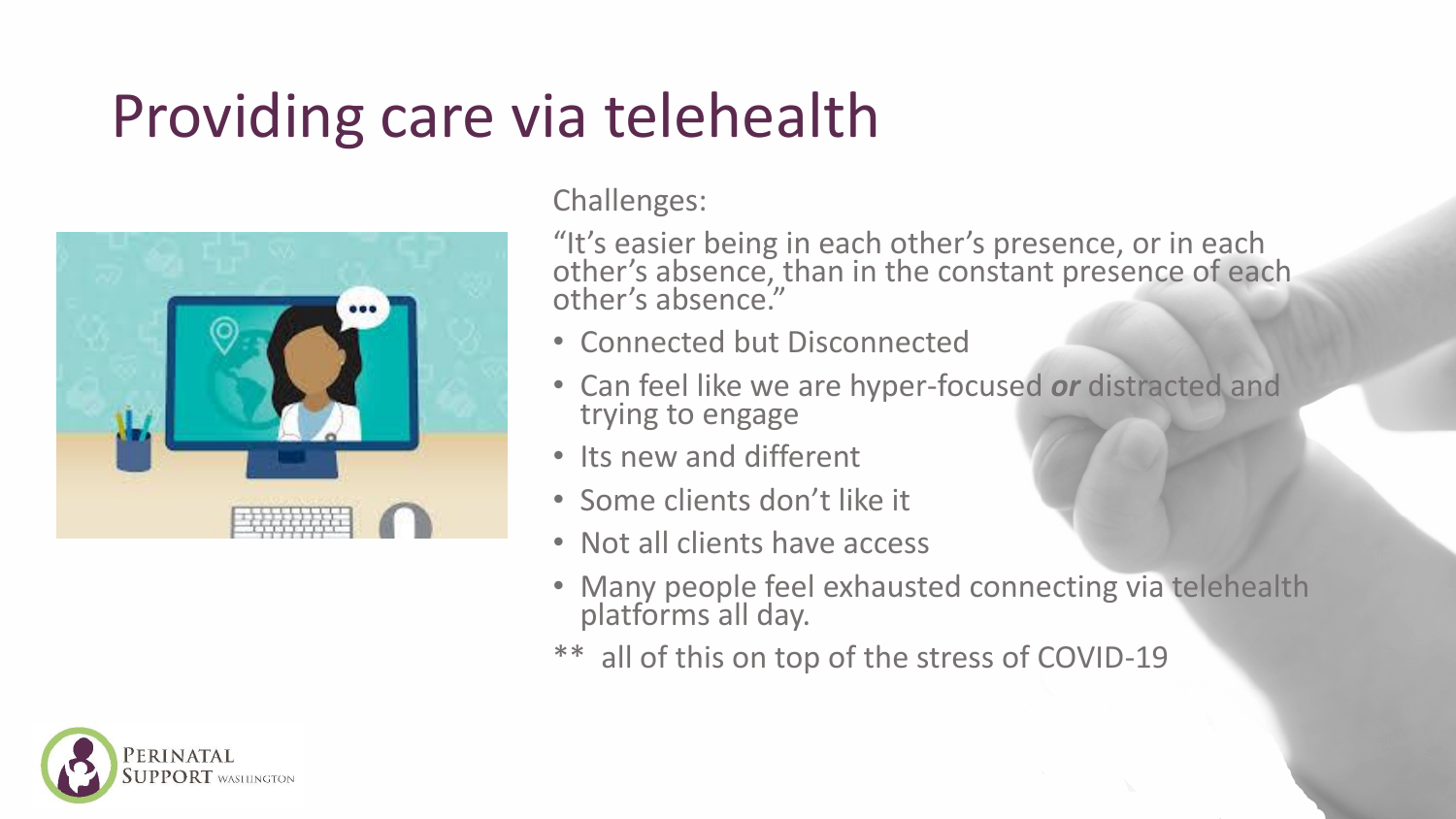### Providing care via telehealth



Opportunities:

- Many clients like it
- It works tele-mental health is well researched.
- Can increase access for families with experiences barriers to in person care.
- Can increase feelings of safety and control for some clients

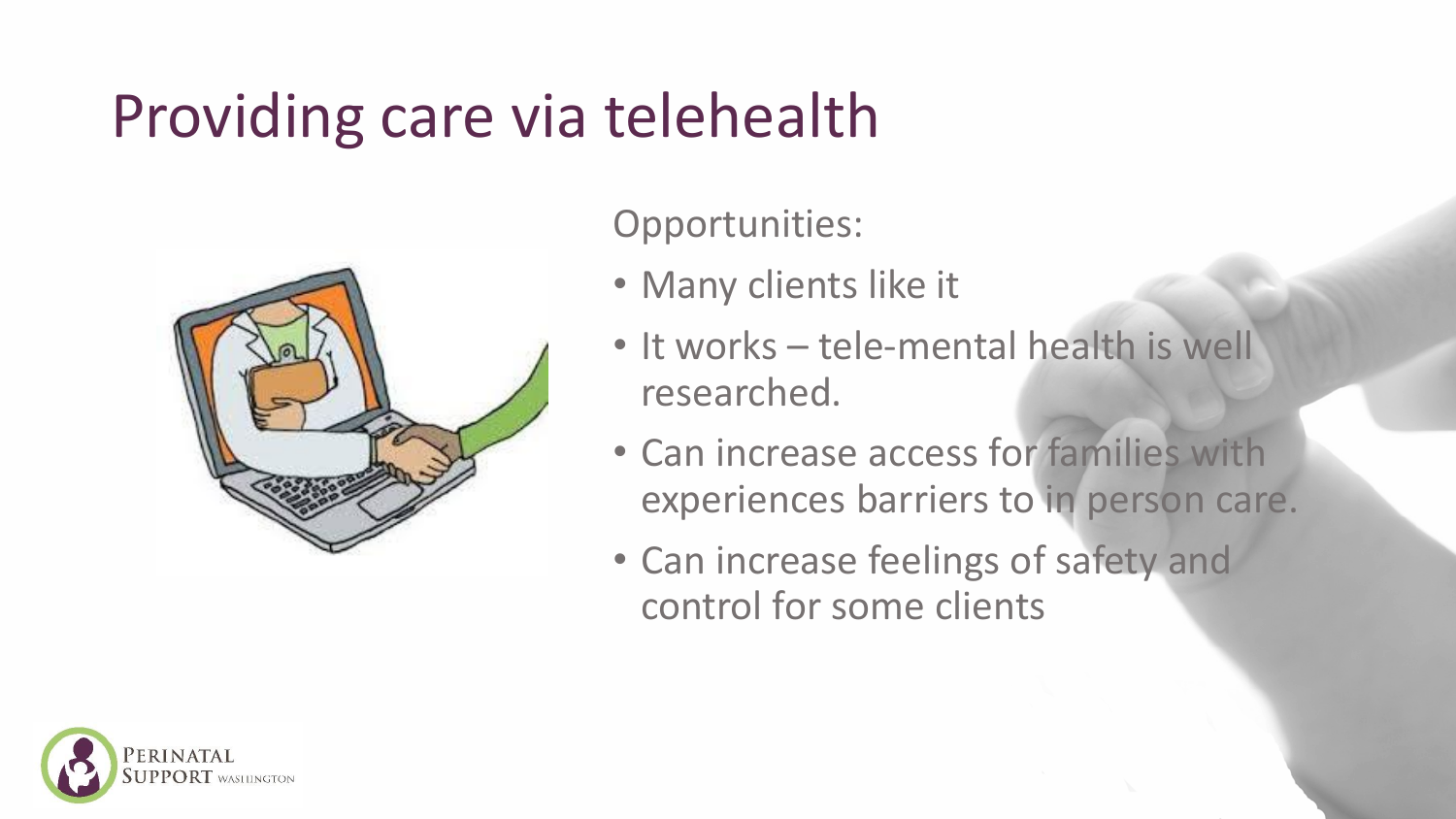## The Basics

Before the meeting:

- Reduce distractions- close extra tabs, use full screen viewing mode, turn off phone.
- Ground yourself- similar to a front porch meditation find a quick grounding exercise to help yourself be present.
- Be prepared with any materials you need, so you are not looking for them during them meeting.

At the beginning of every video or phone meeting:

- Is the client in a place that they can talk freely?
- If video, have a clear plan about finishing the meeting- ie provider will call the parent back and complete the meeting via phone.

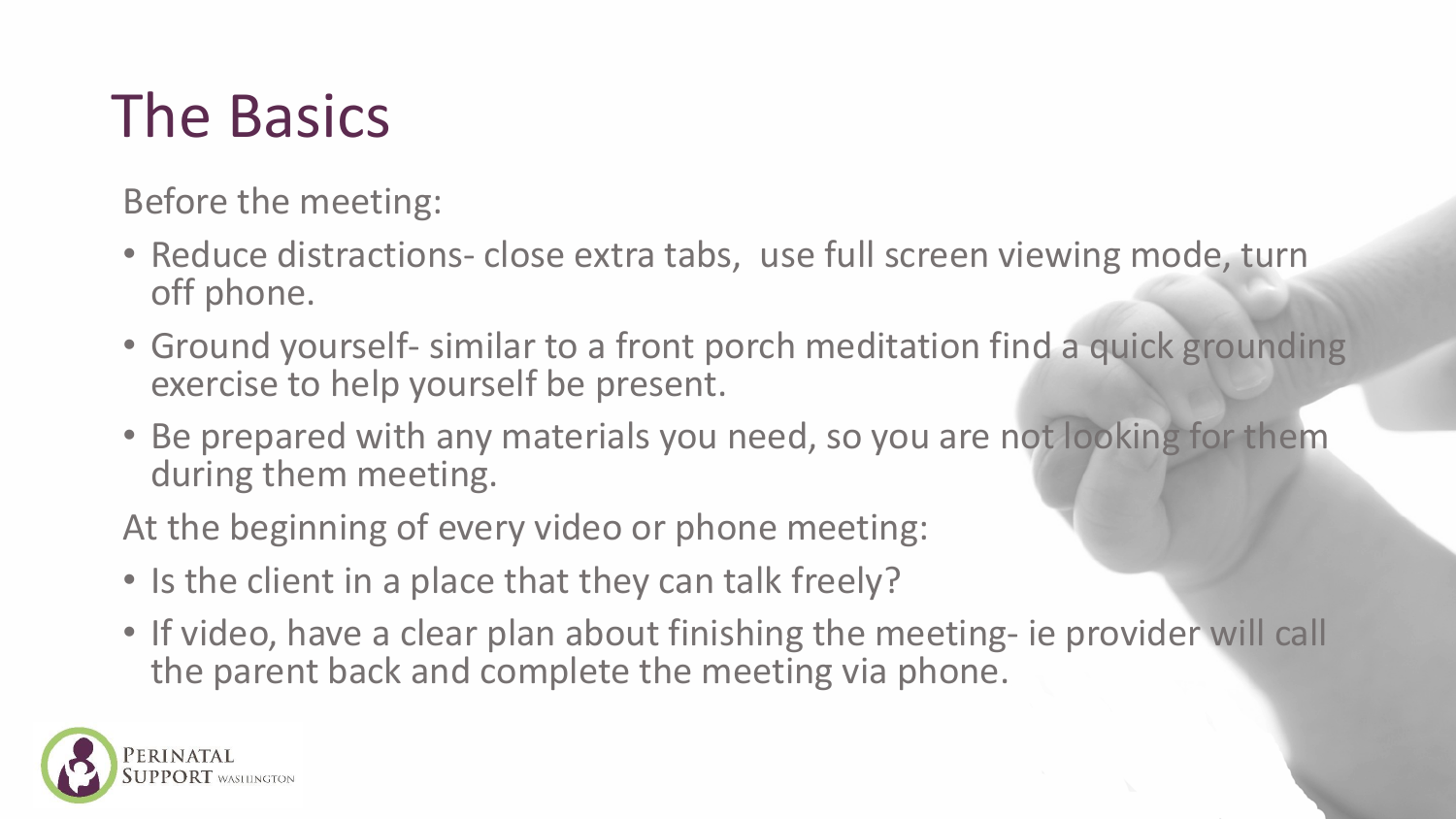### Screening via telehealth

\*\*Screening is a conversation, it's an opportunity to deepen and build your relationship with your client- it's not a task to check off.

- The day that you screen should not be the 1<sup>st</sup> time you have talked about emotional health with your client.
- Introduce the screening tool and why you are doing:
	- If its routine: "We believe in supporting clients health in all ways- this includes emotional health, it can be helpful to use a tool that is specifically designed to screen for depression, would you like to complete one today?"
	- If a clients mood has changed: "It sounds like the last few weeks have been really hard, have you wondered if you might be depressed? Do you know the signs? We completed a depression screen in November, we can complete one again and see if I changed? Would you like complete one again?"

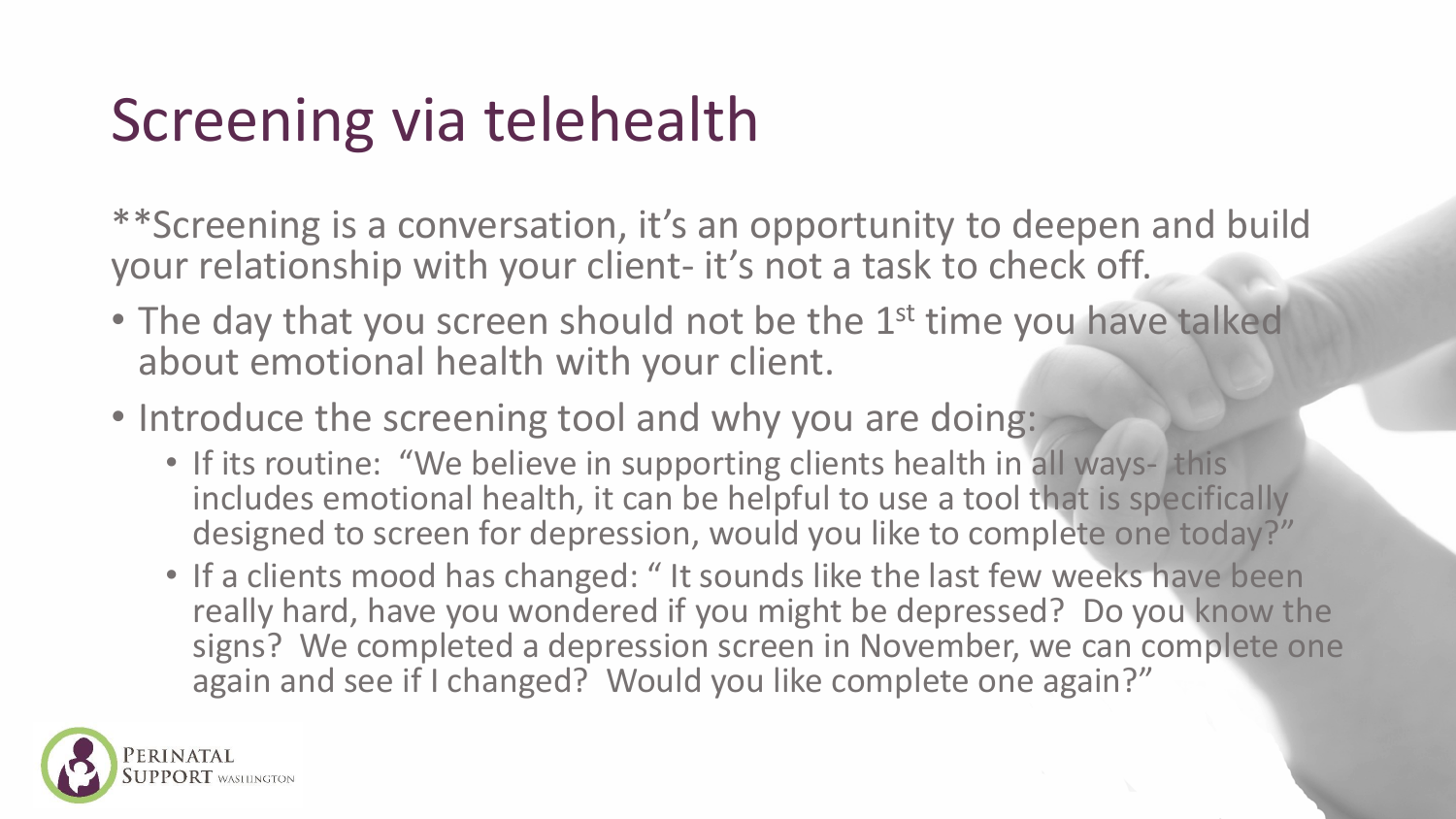## Screening via telehealth



Verbal screening vs written screening:

- Can feel harder to answer the questions,
- Verbal screening works and has been shown to be effective.
- Read the questions verbatim, don't try to change them
- PHQ-9 is available in many languages- its better to use a translation versus translating yourself.
- Wait until the screening is over to talk more about any of the questions.
- Consider sending a copy to the parent during the call so they can read along.
	- Text a picture

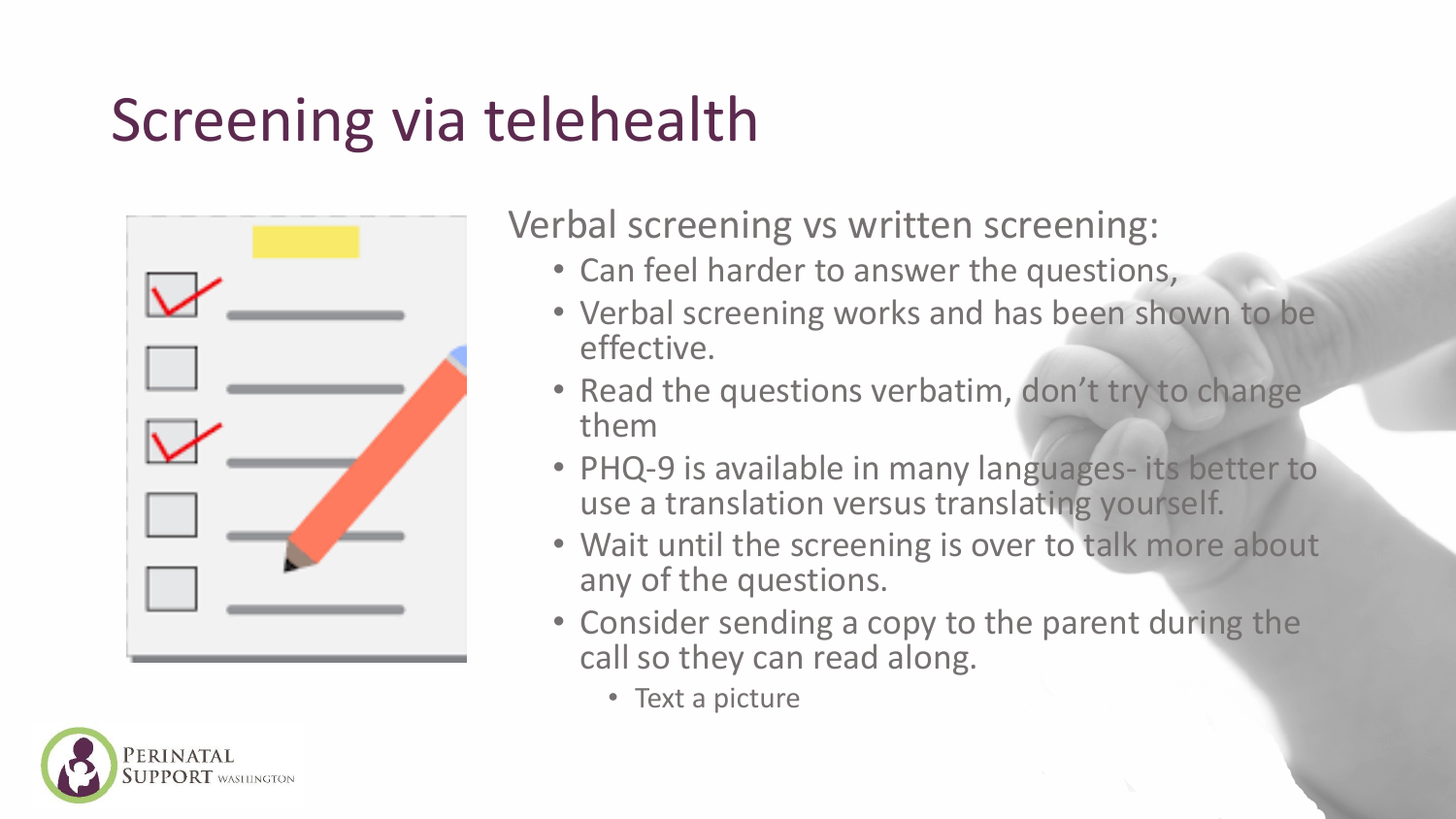## **OFFER GENTLE REFLECTIVE OPPORTUNITIES**

- What questions do you have now that you've filled out all these forms?
- What did you notice?
- I notice that you checked item #9- tell me more about that?
- What do YOU think is going on?
- What concerns do you have?
- When answering these questions, did you note any similarities to things your family or friends have said?



PERINATAL PPORT WASHINGTON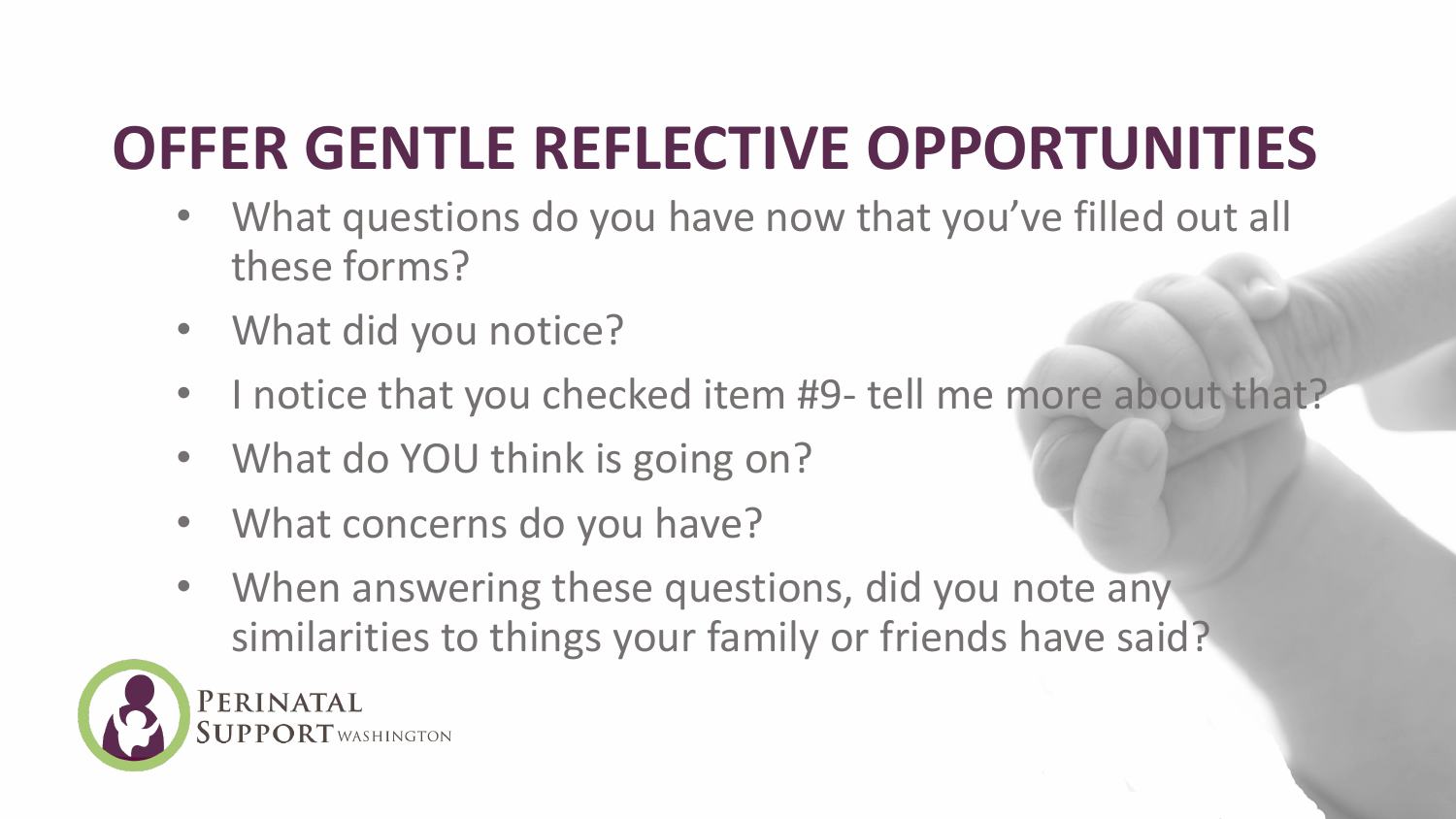### **EFFECTIVE REFERRALS ARE CLIENT CENTERED**

- What do you think would help you right now?
- Would you like more information about what mental health treatment will be like?
- What have you tried already?
- If client has experienced dep/anx in the past- what has worked before?
- Would you like me to stay with you while you make a call.
- What would do you need to take a step towards taking care of your mental health?
- What is stopping you from taking steps to address your mental health?

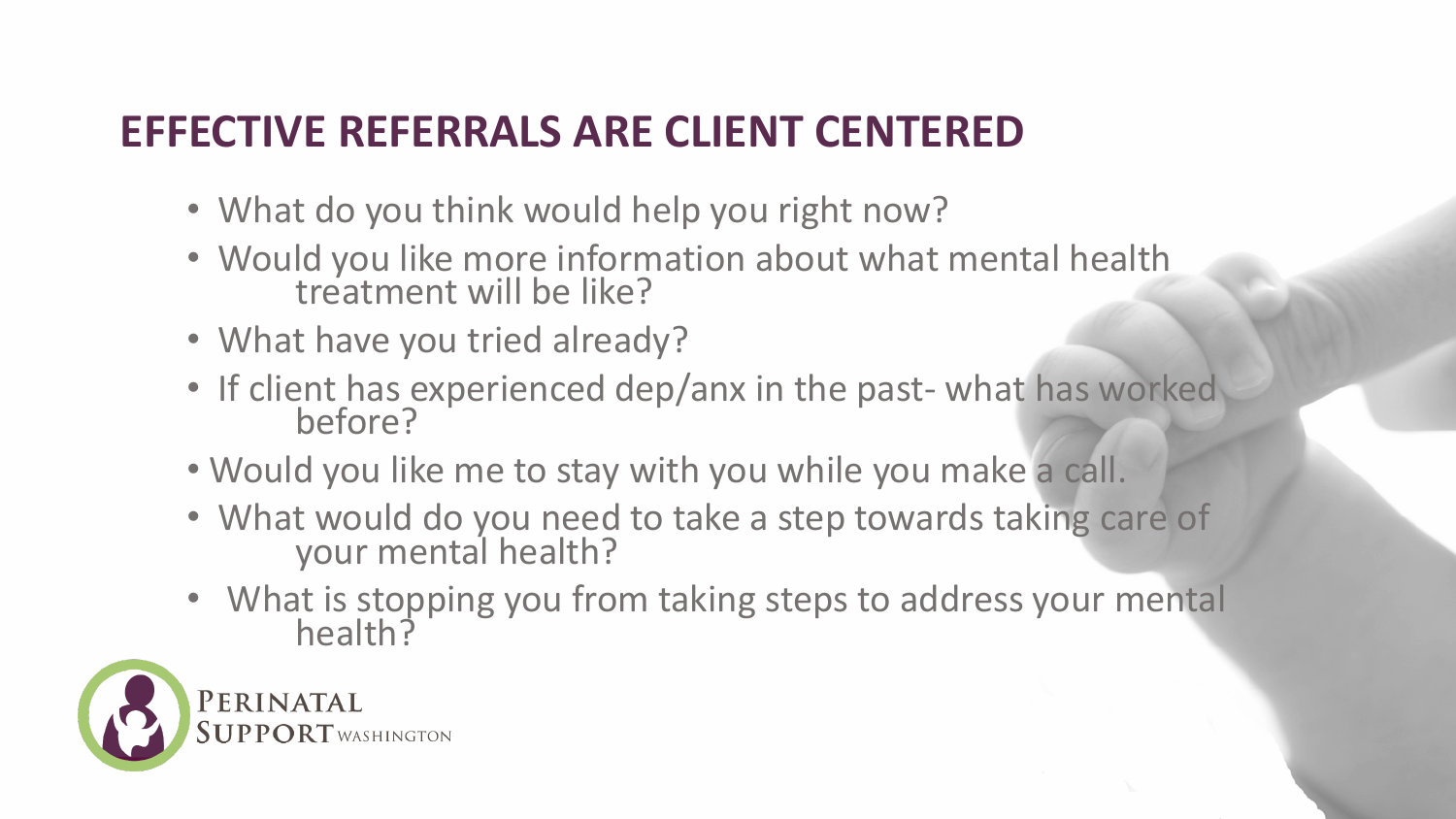### **REFERRALS**

- Many mental health resources are now available via telehealth. There is current capacity, for now.
	- Community mental health centers *are* taking new clients.
	- Most private therapists have moved to online therapy.
- Perinatal Support WA has a list of perinatal mental health resources:
	- mental health providers,
	- virtual support groups,
	- wellness resources- online meditations (English and Spanish), movement and yoga, video and articles for parents and professionals.



www. perinatalsupport.org/covid-19-resources/PERINATAL PPORT WASHINGTON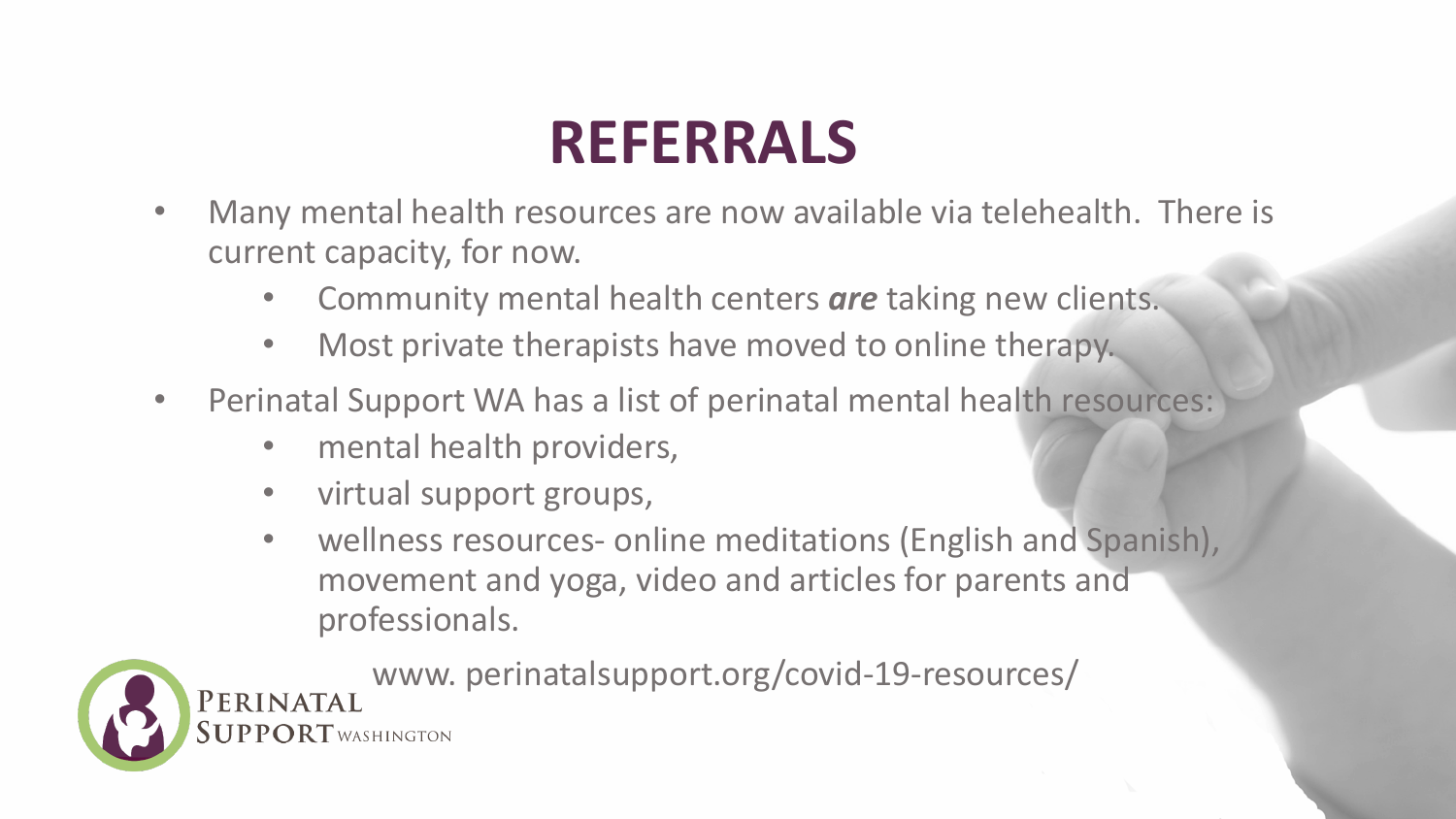### **SUPPORTING CLIENTS MENTAL HEALTH**





Common themes for clients:

- Increased anxiety
- Fear and concern over health and safety
- Financial stress
- Parenting Stress
- **Experiences of structural and systemic** inequities
- Grief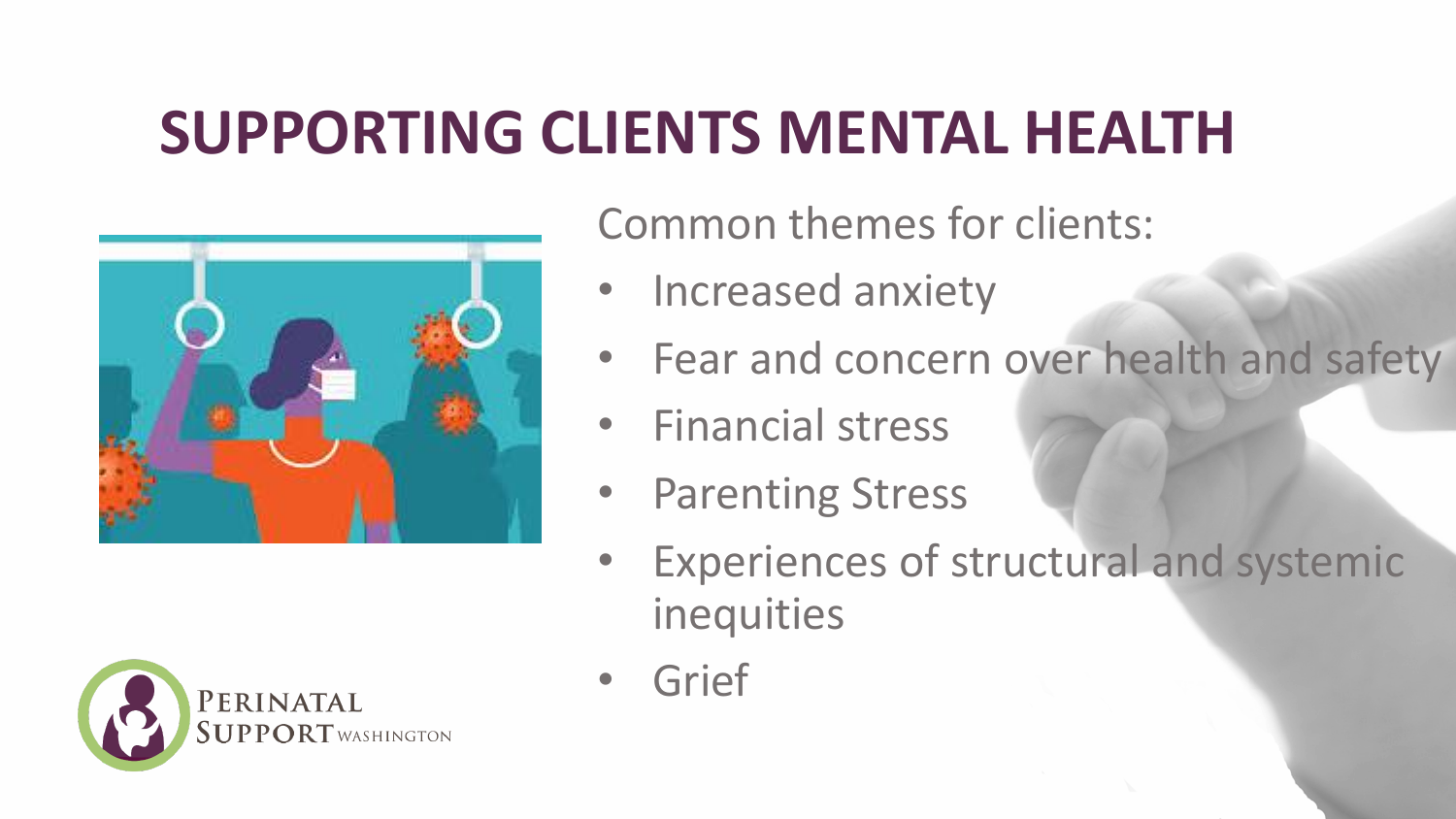## **SUPPORTING CLIENTS' MENTAL HEALTH**

Common themes for helpers:

- Addressing our feelings of inadequacy and not being enough/doing enough.
- Feeling angry at inequities
- Feeling afraid for our clients
- Feeling afraid for ourselves- exposure to COVID-19
- Feeling trapped between the overall public health good and individual health of our clients.



PERINATAL PPORT WASHINGTON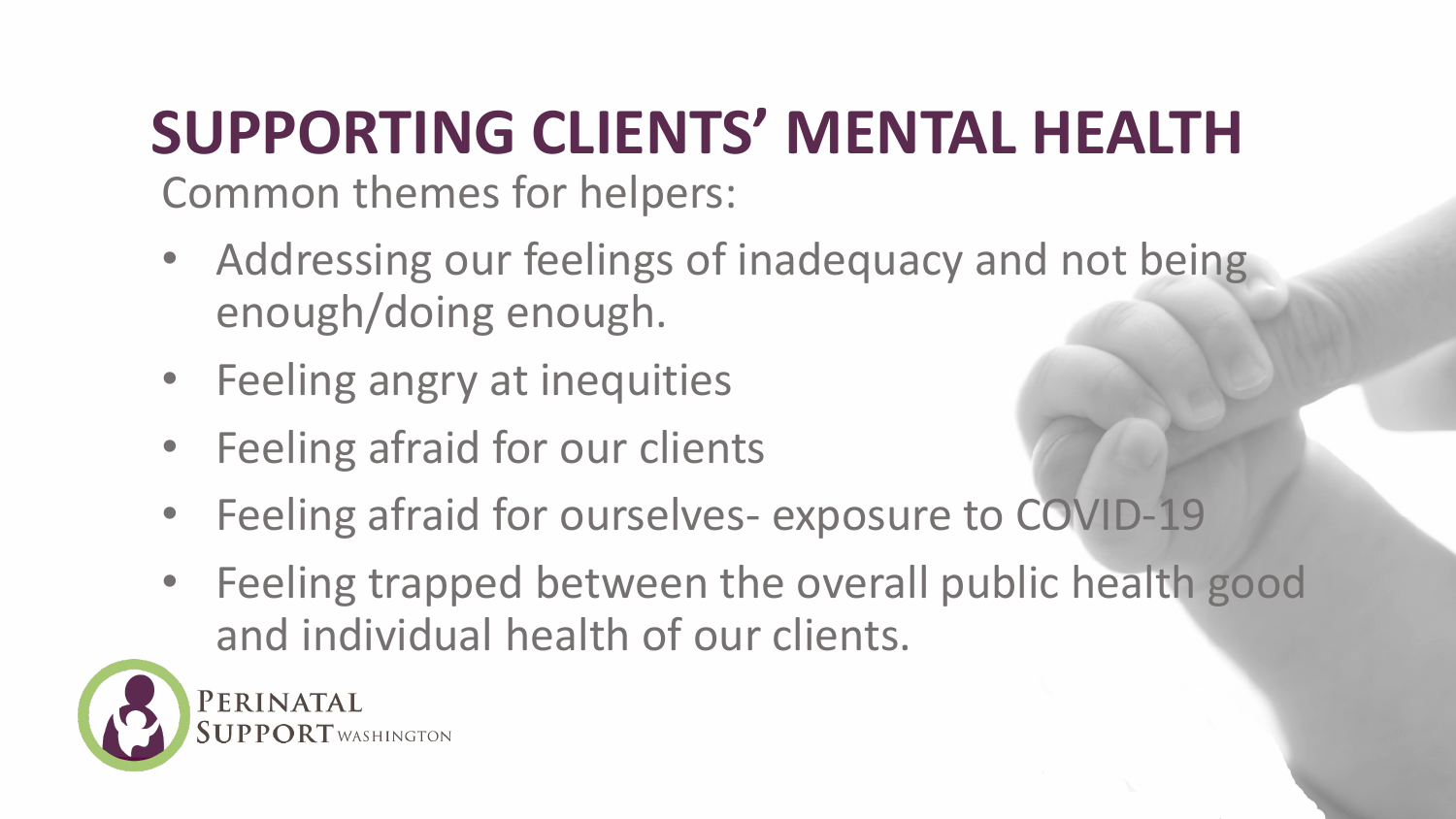### **ADDRESSING RISK REMOTELY**



Our ability to assess a client may feel different on the phone but the principles are the same

- Be gentle but direct :
	- Do you have concerns that you might act on these feelings?
	- Do you feel afraid right now for your safety?



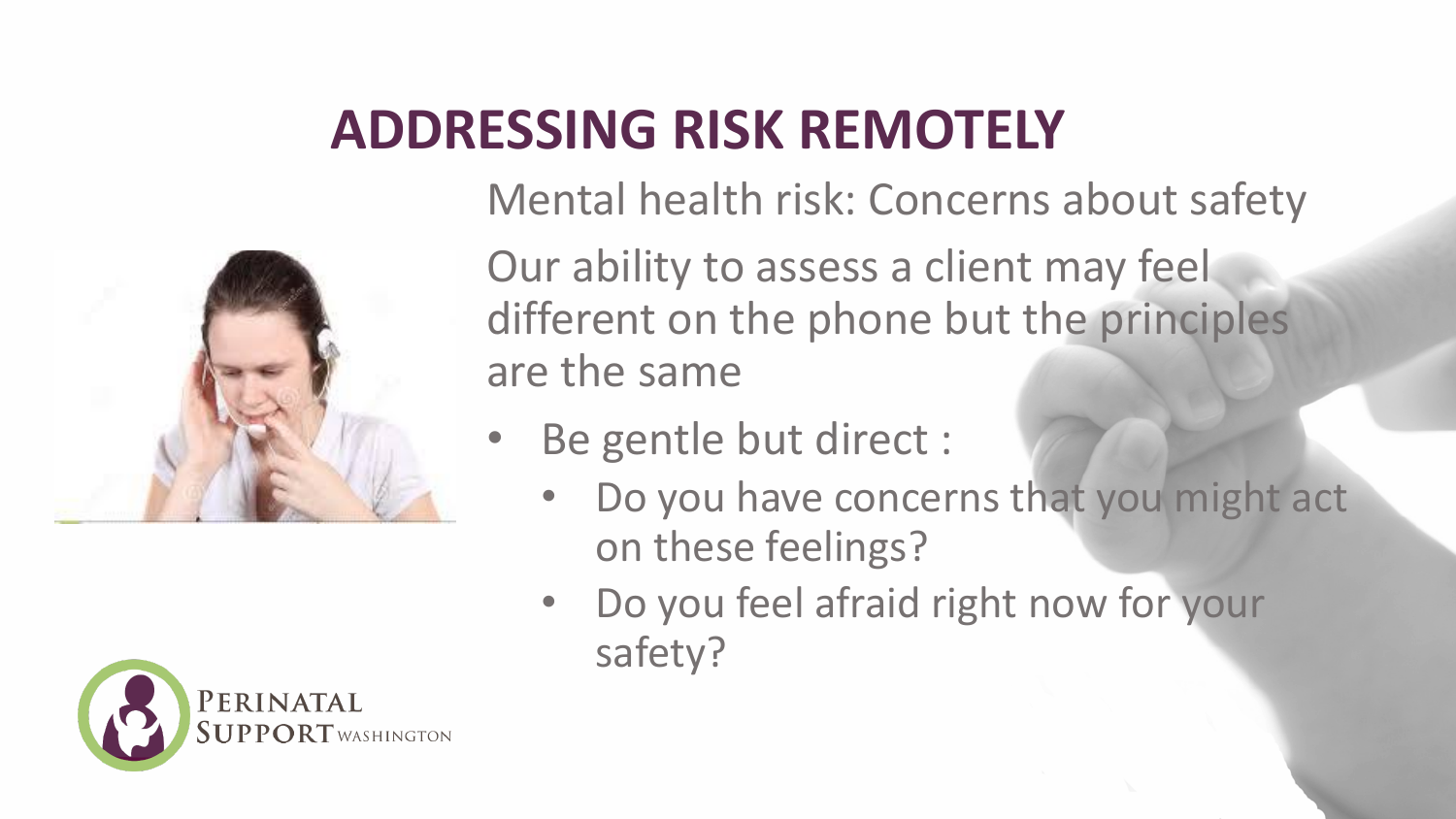## **ADDRESSING RISK**

Who is would a trusted professional to call?

- Therapist (or on call therapist)
- Crisis line- phone or text options.
- Would the parent call with you the phone?
- Is parent alone?
	- Is there someone the parent can call right now?
	- Is there someone the parent can identify that you can call specifically in regard to their mental health?

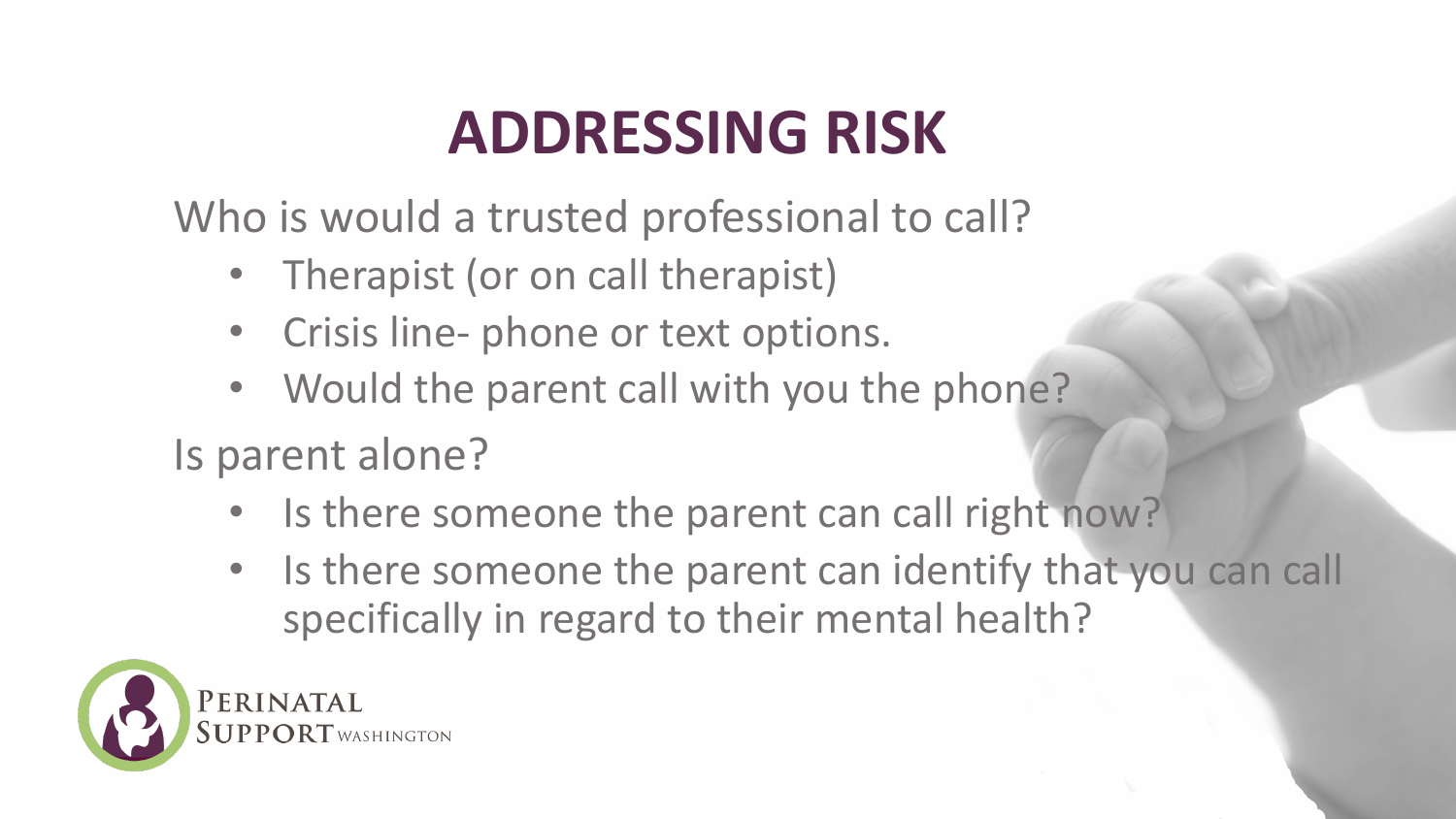## **ADDRESSING RISK**

Mental Health, Parent Stress, and CAN:

- Are you concerned about your parenting right now?
- Are there supports that you can bring in?
	- Relative come and stay in the home
	- Identify 1 or 2 support people, who have been practicing social distancing agree to provide respite.
- Zero to Three Webinar for Home visitors next week.

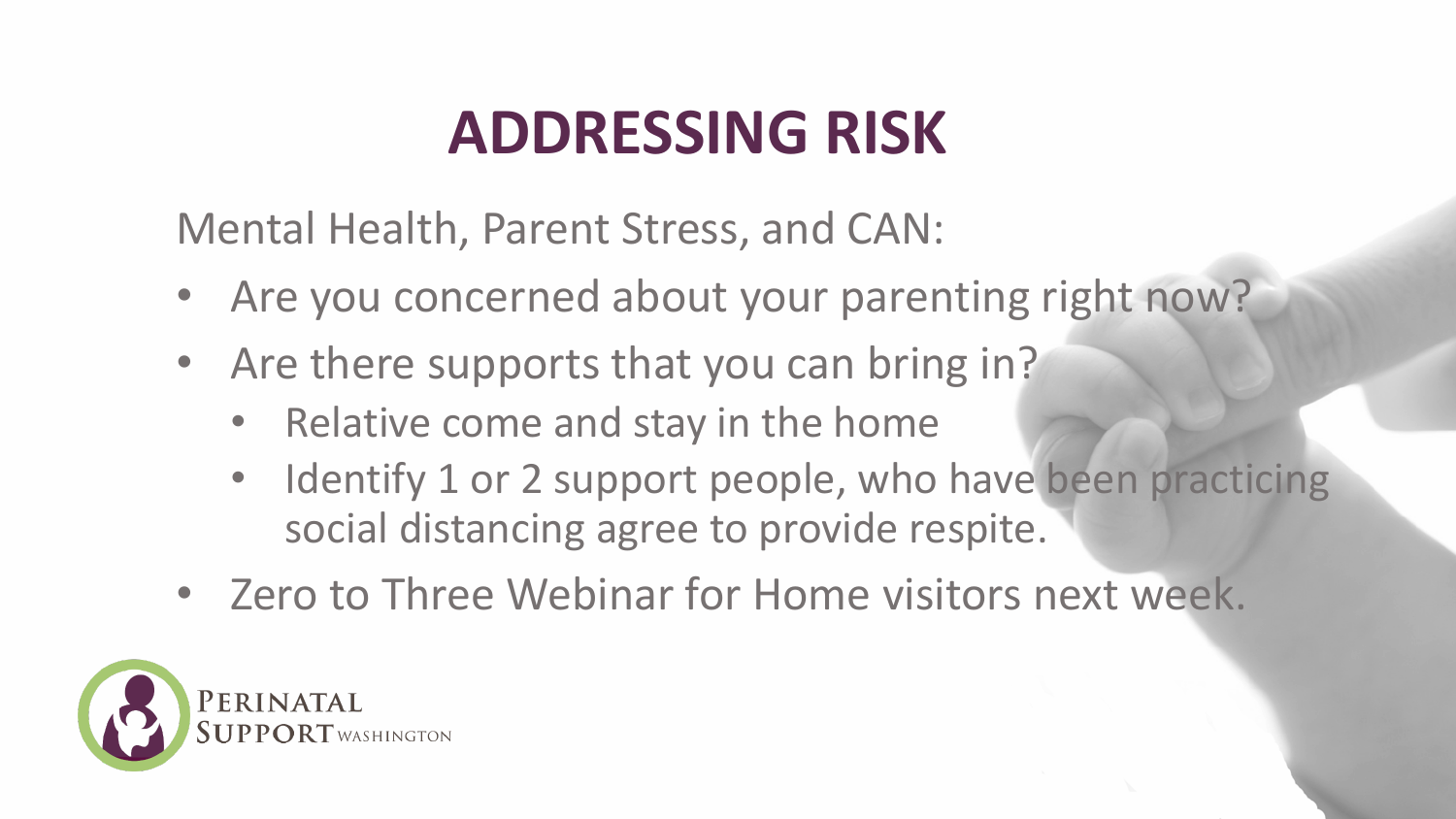### **ADDRESSING RISK**



- How are we balancing public health *and* individual health?
- What policies and procedures do we need in place to do our jobs? To support parents in need.

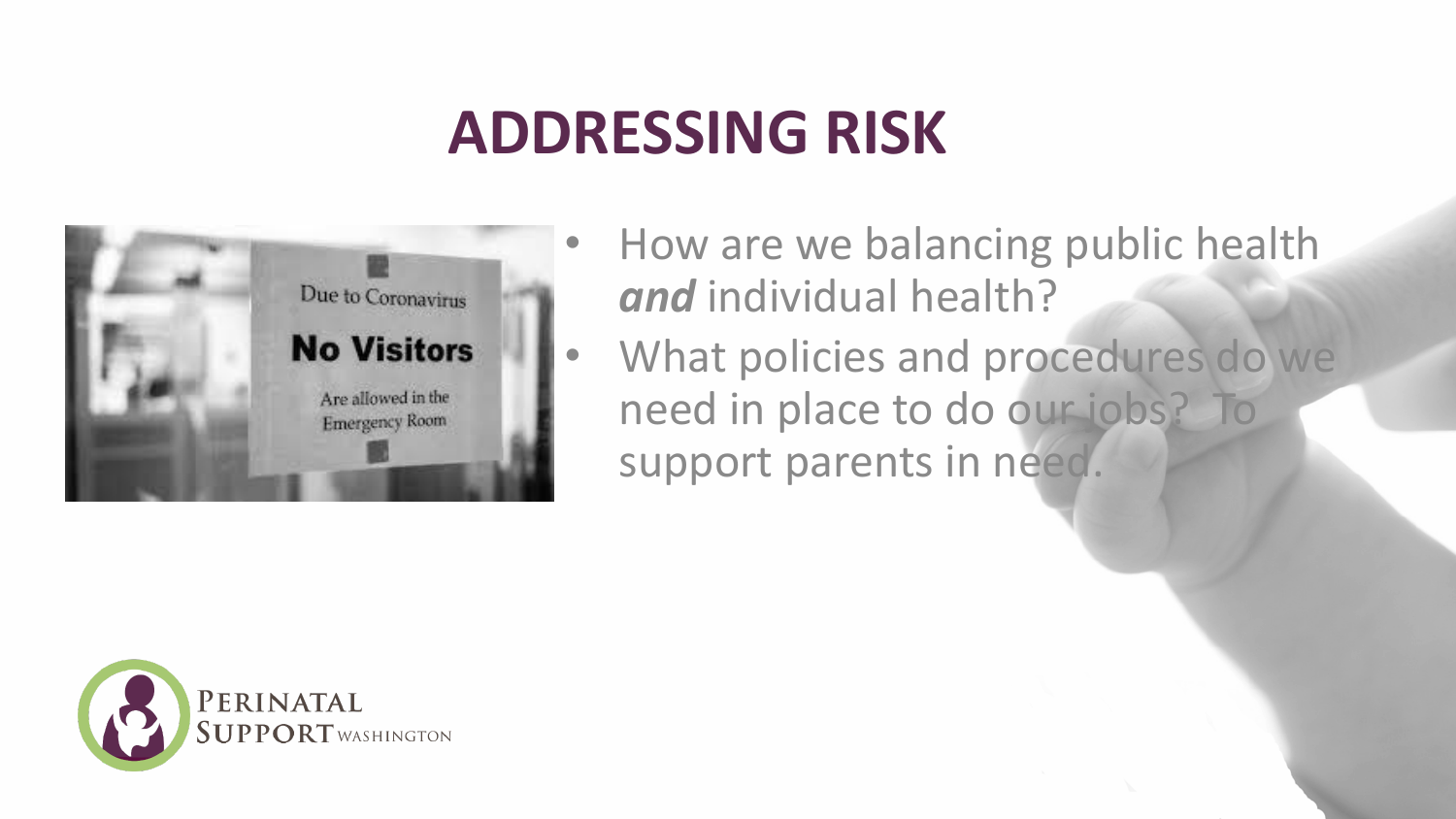### TAKING CARE OF OURSELVES





- Can we find meaning? In our role as home visitor, parent, health care provider, helper.
- Can we find grounding in our cultural ways of navigating difficult times?
- Can we align with our values- who do we want to be in this pandemic? When we look back on this time what do we want to see?
- Behavioral Activation strategies doing things that we enjoy, continuing to find moments of joy.
- Connection (if that feels good)